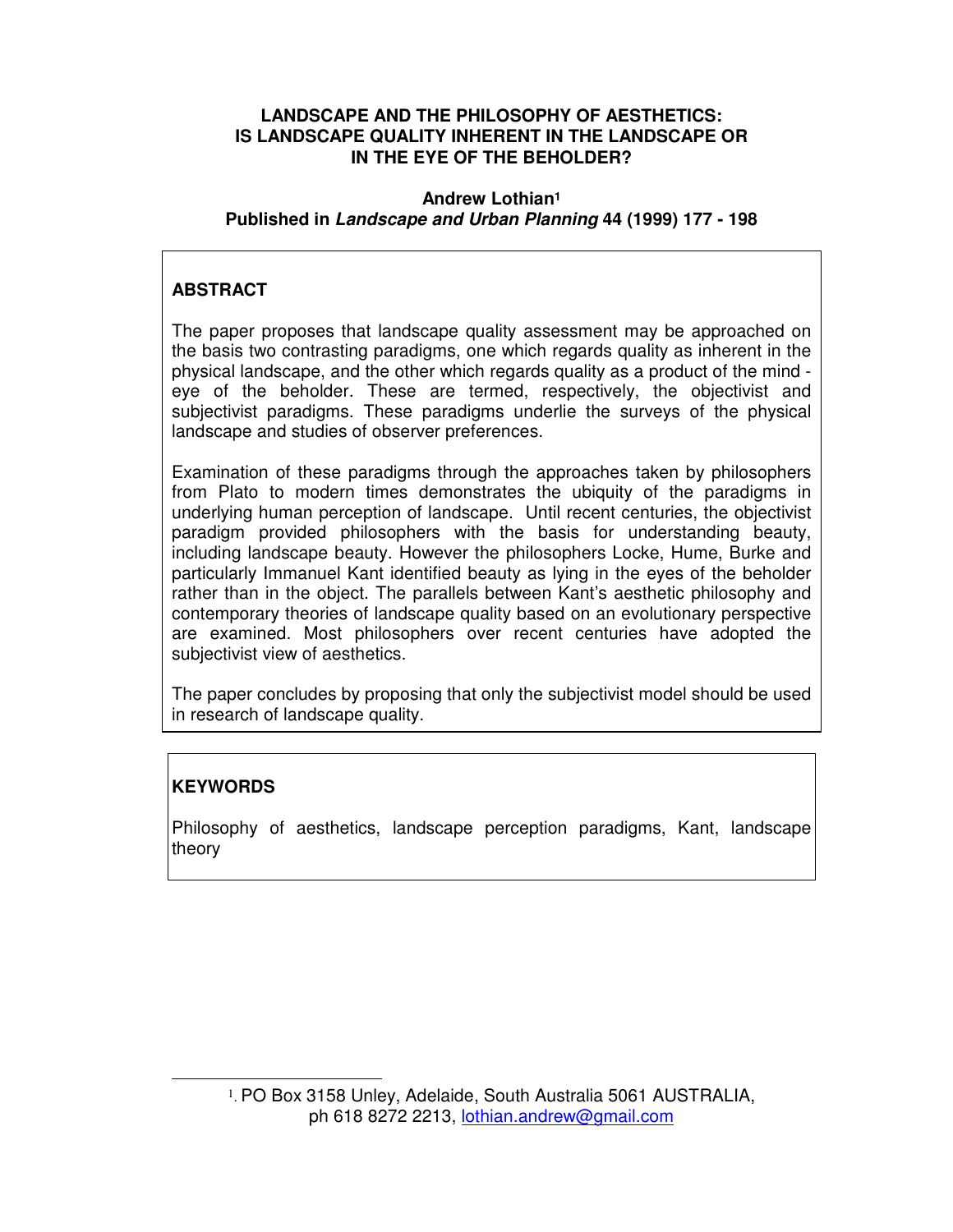## **INTRODUCTION**

The objective of this paper is to examine the competing paradigms of landscape aesthetics, the objectivist and the subjectivist, and to trace the emergence of these paradigms through the contribution of philosophers. Philosophers have examined the issue of beauty and aesthetics for at least several thousand years. Their findings can inform contemporary landscape research.

## **TWO PARADIGMS OF LANDSCAPE AESTHETICS**

Landscape quality assessment presents a paradox. On the one hand, planners, geographers and others treat landscape as a feature to be classified and mapped, similar to the treatment of soils, landforms or vegetation. They establish certain assumptions (eg that mountains and rivers have high landscape quality) and evaluate the landscape accordingly. The landscapes may be classified on a numerical scale or classified of high, medium or low quality. This approach presupposes the landscape has inherent landscape quality, that landscape quality is a physical characteristic that can be evaluated similar to physical features.

The resulting classifications are often described as being objective, but what is actually meant is that having defined certain assumptions the process of evaluating the landscape is conducted rigorously, in accordance with these criteria, and personal preferences do not intrude. However the subjective basis of the criteria, derived from these preferences, is generally ignored. Mapping landscape quality in this way has been particularly prominent in Britain and to some extent in Australia but is more limited in Canada and the US.

This approach to landscape also underlies the extensive selection of illustrated books of the outstanding landscapes of the world and of the many calendars, postcards and videos of regional landscapes. It is also important to the crucial role played by scenery in attracting tourists in many regions. These provide evidence of the importance which landscapes have in our culture. In all of these examples, landscape is assumed to be a quality present in the scene, a quality which one visits to see, experience and enjoy.

The alternative approach in landscape quality assessment uses psychophysical methods to examine community preferences for landscapes and then through statistical analysis, derive the overall quality of the landscape. This approach is objective in that it measures community preferences without influence of the researcher's personal preferences or biases, although biases may occur in framing the questionnaire and in the evaluation of the results. This approach, which has been applied particularly in the US, Canada and to a more limited extent in Britain, has produced results which identify for given landscapes, the key factors which contribute to their quality and their relative importance.

The paradox in these approaches derives from their contrasting underlying premises. They cannot both be correct. The first approach assumes that landscape quality is inherent in the landscape while the second assumes that landscape quality is in the eyes of the beholder. The paradox is that in common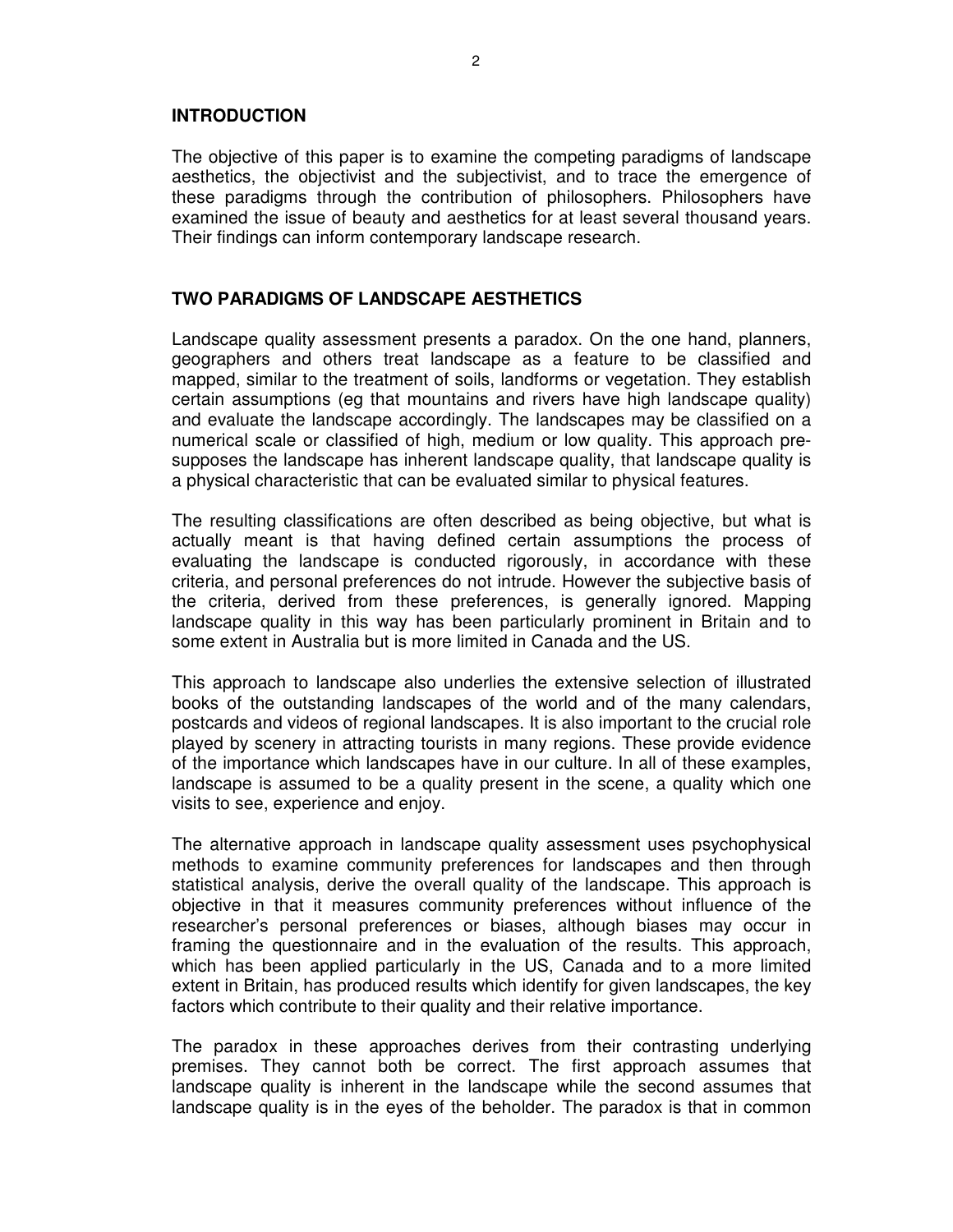usage, the landscape is taken to be beautiful but in actuality this beauty is literally a figment of the imagination, a product of the viewer's own cultural, social and psychological constitution. These two views of landscape may be regarded as the objectivist and subjectivist paradigms.

 Objectivist or physical paradigm - landscape quality is an intrinsic physical attribute - assessed by applying criteria to landscape - subjectivity presented as objectivity Subjectivist or psychological paradigm - landscape quality derives from the eyes of the beholder - assessed using psychophysical methods - objective evaluation of subjectivity

#### **Figure 1 Summary of Objectivist and Subjectivist Paradigms**

The objectivist or physical paradigm is the conventional view that the quality of the landscape is an *intrinsic* attribute of the physical landscape, just as landform, water bodies and hue are physical qualities. By contrast the subjectivist or psychological paradigm considers landscape quality as solely a human construct, based on the interpretation of what is perceived through the memories, associations, imagination and any symbolism it evokes. The objectivist paradigm can be summarised as viewing beauty in the physical scene in front of one's eyes while the subjectivist paradigm judges beauty from the interpretation by the mind behind the eyes.

An implicit understanding of human preferences for landscapes is required in the objectivist paradigm as these preferences provide the basis for human evaluation of landscape. In the subjectivist paradigm, landscapes provide a means of understanding the cognition, perception and preferences of human observers.

The literature of landscape quality assessment reflects these two paradigms. The objectivist paradigm is illustrated by the many surveys of landscapes which classify and evaluate their quality based on assumptions which may or may not be made explicit. Examples include:

- Bureau of Land Management (1980) visual resource management system
- Iverson (1975) model of landscape assessment quantification
- Leopold (1969) assessment of river valley landscapes
- Linton (1968) assessment of Scottish scenery
- Litton (1968, 1972, 1982) definition of landscape attributes
- Martin (1993) British landscape assessment
- Nicholls and Sclater (1993) landscape assessment methodology
- Ramos *et al* (1976) evaluation of northern Spanish coast
- UK Countryside Commission (1987) British landscape assessment
- US Forest Service National Forest Landscape Management (various)

The subjectivist paradigm requires the assessment of respondent preferences of landscapes and, through the use of statistical methods (ie multiple regression and factor analysis), the contribution which the landscape's physical components make to its quality is identified. Leading researchers of this paradigm include: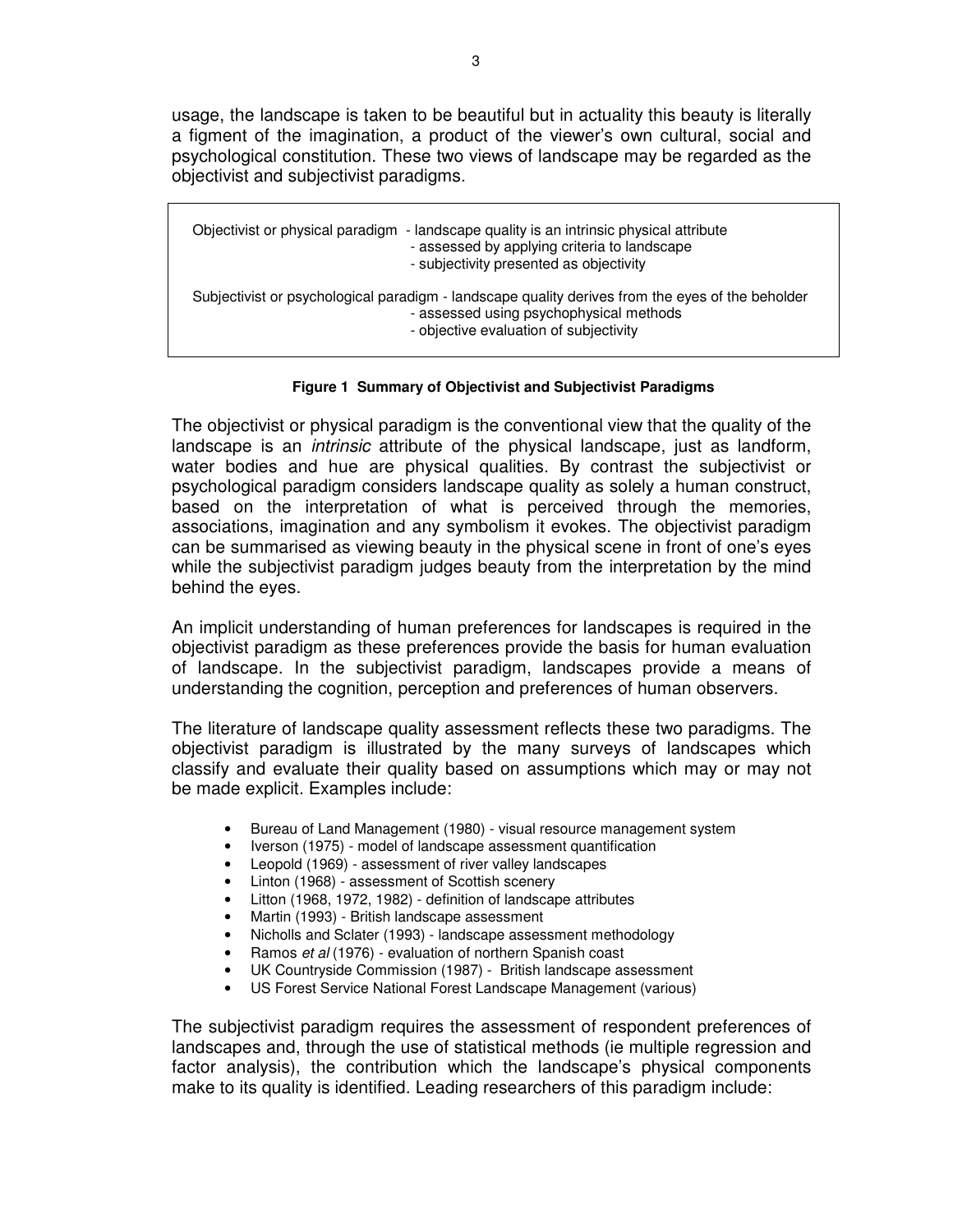- Abello, Bernaldez (1979, 1986a and b, 1987) and associates: research of the influence on preferences of personality and consensus and of children's preferences using Spanish subjects
- Buhyoff (1978a and b, 1979a and b, 1980a and b, 1981, 1983, 1984, 1986) and associates: research of influences on preferences for forest landscapes
- Daniel, Brown (1973, 1976. 1978, 1979, 1983, 1990a and b) and associates: development and evaluation of the Scenic Beauty Estimation (SBE) method which yields interval scale metrics and uses this in planning and management - eg to assess the impact of management actions on scenic quality
- Herzog (1984, 1985, 1987, 1988, 1992) and associates: research of preferences for various landscapes and evaluation of aspects of Kaplan's information processing theory
- Hull (1983, 1984a and b, 1986a and b, 1987a and b, 1988, 1989, 1992a and b, 1995) and associates: evaluation of the SBE method and use of it for assessing various landscapes
- Kaplan, R. and S. (1972, 1977, 1982, 1987, 1988, 1989a and b): development and evaluation of the information processing model of landscape aesthetics, and influence of respondent characteristics (ie culture and ethnicity) on preferences
- Purcell (1984, 1987, 1992, 1994, 1998) and associates: research of the influence of respondent characteristics (eg consensus, familiarity and expectations) on preferences
- Schroeder (1980, 1981, 1983, 1984, 1991) and associates: research on statistical methods and assessment of landscape preferences
- Shafer (1969a and b, 1973, 1977) and associates: development and evaluation of a predictive model of landscape preferences
- Strumse (1994a and b, 1996): research of preferences for the Norwegian landscape
- Tips and Savasdisara (1986a, b, c and d), research of influence of respondent characteristics (eg socio-economic) on preferences using Asian subjects
- Urlich (1977, 1979, 1981, 1991) and associates: development and evaluation of the affective theory of landscape aesthetics
- Zube (1973, 1974a and b, 1975, 1976, 1981, 1983) and associates: research of landscape preferences and influence of respondent characteristics (eg cultural differences)

Over the past thirty or so years, community and researchers' interest in landscape quality has grown and has spawned many studies. There have been many papers which have sought to classify and make sense of these studies (Penning-Rowsell (1973 and 1981), Brush (1976), Dearden (1977 and 1980), Arthur *et al* (1977), Porteus (1982), Punter (1982)). The most widely regarded are those by Zube, Taylor and Sell (1982) and by Daniel and Vining (1983). These classified the studies into, respectively, four or five paradigms (see Figure 2).

| Objectivist (physical) paradigm                                         | Subjectivist (psychological) paradigm |                      |                     |
|-------------------------------------------------------------------------|---------------------------------------|----------------------|---------------------|
| Zube, Sell and Taylor, 1982<br><b>Expert</b>                            | Psychophysical                        | Cognitive            | <b>Experiential</b> |
| Daniel and Vining, 1983<br><b>Formal Aesthetic</b><br><b>Ecological</b> | Psychophysical                        | <b>Psychological</b> | Phenomenological    |

## **Figure 2 Comparison of Paradigms with Landscape Typologies**

The two paradigms may be considered in respect of the landscape typologies of Zube, Taylor and Sell (1982) and Daniel and Vining (1983) (Figure 2). The objectivist covers the expert, ecological and formal aesthetic sets, while the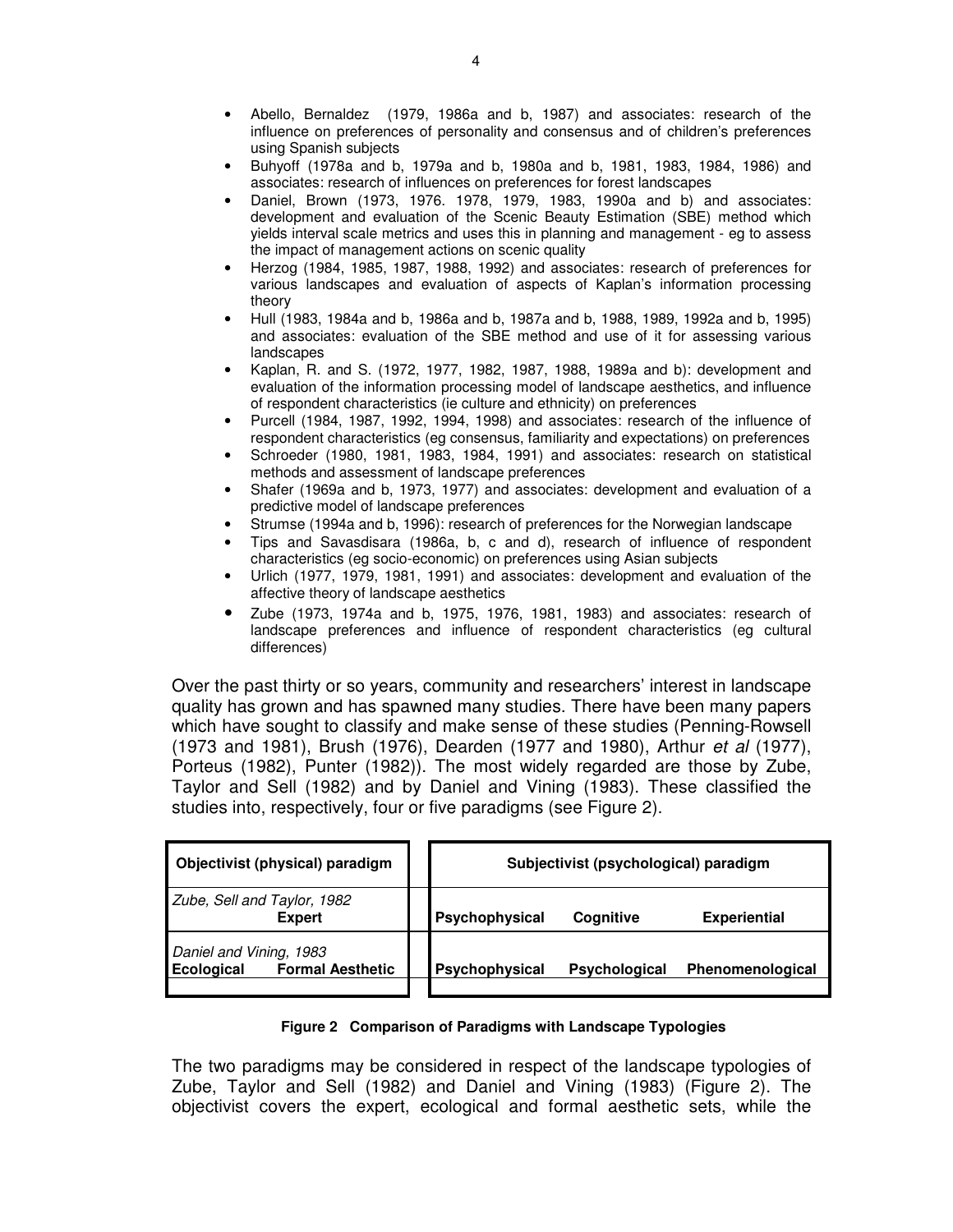subjectivist spans the psychophysical, cognitive/psychological and experiential/phenomenological sets.

Table 1 contrasts and compares the characteristics of the two paradigms. The objectivist is generally a pragmatic one-off assessment of the physical landscape often directed at its improved management, while the subjectivist aims at an improved understanding of human responses to landscapes as a means of identifying the key factors which contribute to their quality.

| Objectivist (physical) paradigm                                                                                                           | Subjectivist (psychological) paradigm                                                                                                     |  |  |
|-------------------------------------------------------------------------------------------------------------------------------------------|-------------------------------------------------------------------------------------------------------------------------------------------|--|--|
| Beauty - an intrinsic quality of the landscape                                                                                            | Beauty - a quality in the eye of beholder                                                                                                 |  |  |
|                                                                                                                                           |                                                                                                                                           |  |  |
| Essentially subjective                                                                                                                    | Essentially objective                                                                                                                     |  |  |
| Generally lacks any theoretical framework                                                                                                 | Often derives from a theoretical framework                                                                                                |  |  |
| Seeks understanding the landscape's physical<br>attributes, often for management purposes                                                 | Seeks understanding of human preferences<br>to understand the physical components<br>which contribute to landscape quality                |  |  |
| Differentiates landscape quality on basis of<br>implicit assumptions                                                                      | Differentiates landscape quality on basis of<br>human preferences explicitly derived                                                      |  |  |
| Silent on causal factors                                                                                                                  | Seeks explanation of causal factors                                                                                                       |  |  |
| Empirical; application of an approach                                                                                                     | Experimental; tests hypotheses and extends<br>approach                                                                                    |  |  |
| Site and area specific; results generally cannot<br>be extended beyond area of study. Does not<br>seek explanation of preferences         | Not area or site specific; seeks results for<br>wider application. May be applied to<br>understand preferences in different<br>landscapes |  |  |
| Assessments are often field based                                                                                                         | Mainly uses surrogates (eg photographs) for<br>assessments                                                                                |  |  |
| Relatively easy, inexpensive and rapid to<br>undertake                                                                                    | Relatively difficult, expensive and slow to<br>undertake                                                                                  |  |  |
| Does not use respondents to evaluate<br>landscape quality so cannot account for<br>differences in preferences                             | Quantifies influence on preferences of<br>respondent characteristics - age, gender,<br>education, socio-economic, culture                 |  |  |
| Non-replicable and unique: application of<br>approach by different individuals likely to result<br>in different assessments of landscapes | Replicable: providing the sample is<br>adequate, the preferences identified should<br>be consistent across a range of studies             |  |  |
| Being subjective and non-replicable, the results<br>may be of questionable value and of short lived<br>application                        | Being objective and replicable the results<br>extend knowledge and are relatively<br>permanent for given community                        |  |  |
| Unable to be used in a predictive sense except<br>generally                                                                               | Capable of predicting effect of landscape<br>change on landscape quality                                                                  |  |  |
| Subjectivity presented as objectivity                                                                                                     | Objective evaluation of subjectivity                                                                                                      |  |  |

|  |  |  | Table 1 Comparison of the Objectivist and Subjectivist Paradigms |  |
|--|--|--|------------------------------------------------------------------|--|
|--|--|--|------------------------------------------------------------------|--|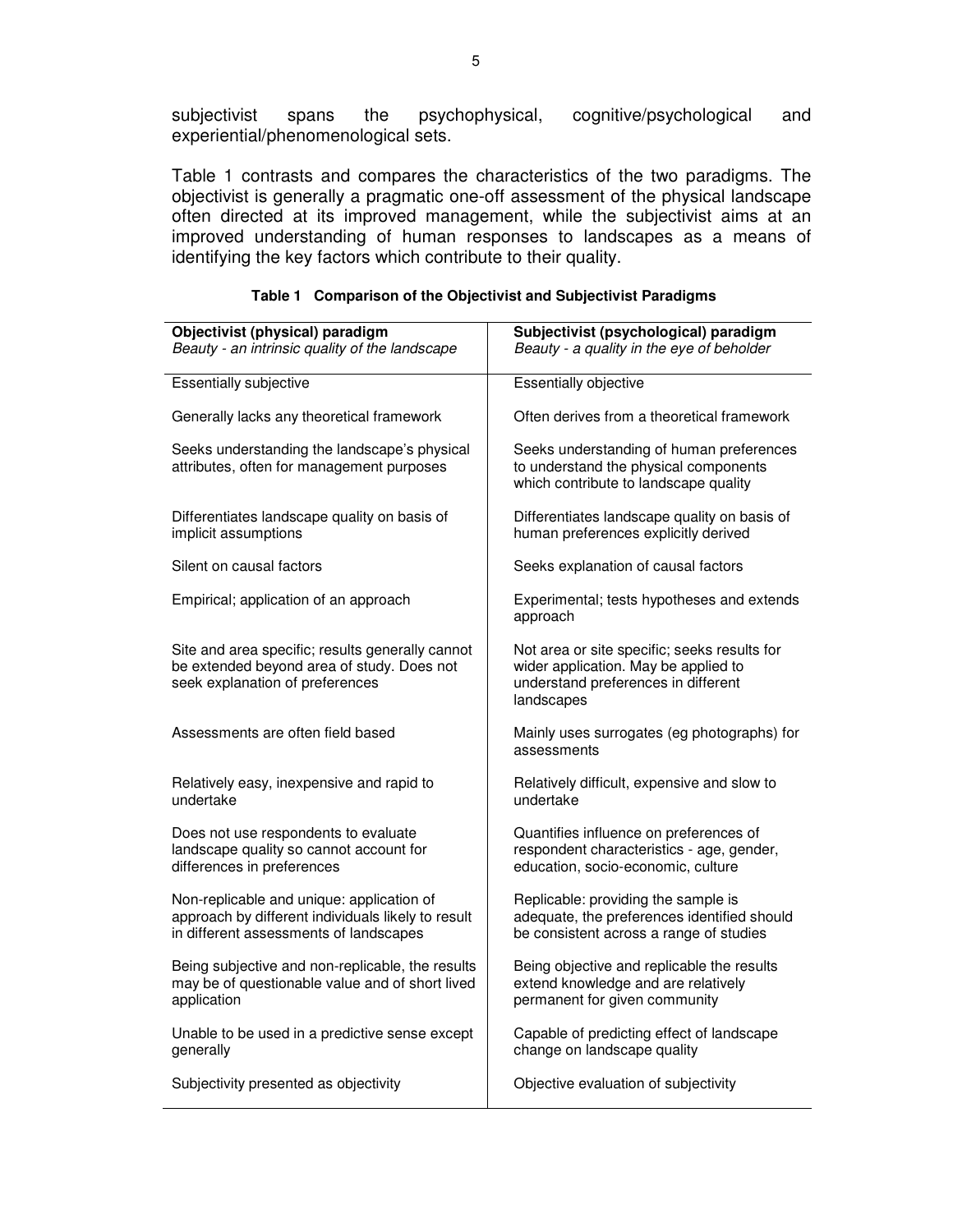The usefulness of the objectivist assessment may suffer from the uniqueness of its derivation and the implicit nature of the assumptions on which it is based. The usefulness of the subjectivist assessment may be constrained by its resource demands and the expertise required to carry it out.

Viewed historically, these paradigms have provided the basis of how landscape quality has been viewed. The objectivist approach has until recent centuries been the prevailing paradigm. With the establishment of psychology, it is only in modern times that landscape quality has come to be considered to derive from the eyes of the beholder. Yet it is apparent that few researchers and practitioners of either the objectivist or subjectivist paradigms are aware of the historical antecedents of their methods.

The next section examines these paradigms through the work of philosophers and other writers and in particular identifies the emergence of the subjectivist paradigm. Thinkers and philosophers have addressed the issue of beauty for at least several thousand years and are perhaps the best placed, of all disciplines, to provide a comprehensive intellectual approach and framework for landscape aesthetics.

## **A BRIEF HISTORY OF THE PHILOSOPHICAL APPROACH TO AESTHETICS**

Philosophy is a search for ultimate reality. It aims to identify and describe, it does not seek to explain - that is the purpose of science. Philosophy undertakes conceptual investigations (*a priori*), again, in contrast with science, it generally does this independent of experience. An *a priori* concept may be validated through experience. Philosophy has three main areas of enquiry:

- **methodology** which covers the theory of knowledge and logic
- **metaphysics** which is the theory of the nature and structure of reality
- the **theory of value** covering three ultimate values: truth, goodness and beauty

Beauty has thus been regarded by philosophers as one of the three ultimate values. Aesthetics has been a subject of philosophy since at least the time of Socrates (469 - 399 BC). Up to the 18th century the focus of inquiry was *beauty* but following the invention of the term *aesthetics* by the German philosopher, Alexander Baumgarten in about 1750, philosophy broadened its inquiry to encompass this more inclusive term.

Philosophers distinguish between the aesthetic *object*, the aesthetic *recipient* and the aesthetic *experience*. The aesthetic object is that which stimulates an experience in the recipient. Landscape is but one of many aesthetic objects which philosophy has considered. Regarding human interaction with aesthetic objects, whether music, art, sculpture, human faces, architecture, poetry, or landscapes, philosophers have sought to identify the common principles which operate and which determine the nature of the aesthetic experience.

Philosophers spend lifetimes thinking and writing about a subject. The summary of their contributions on aesthetics which is presented here can scarcely skate the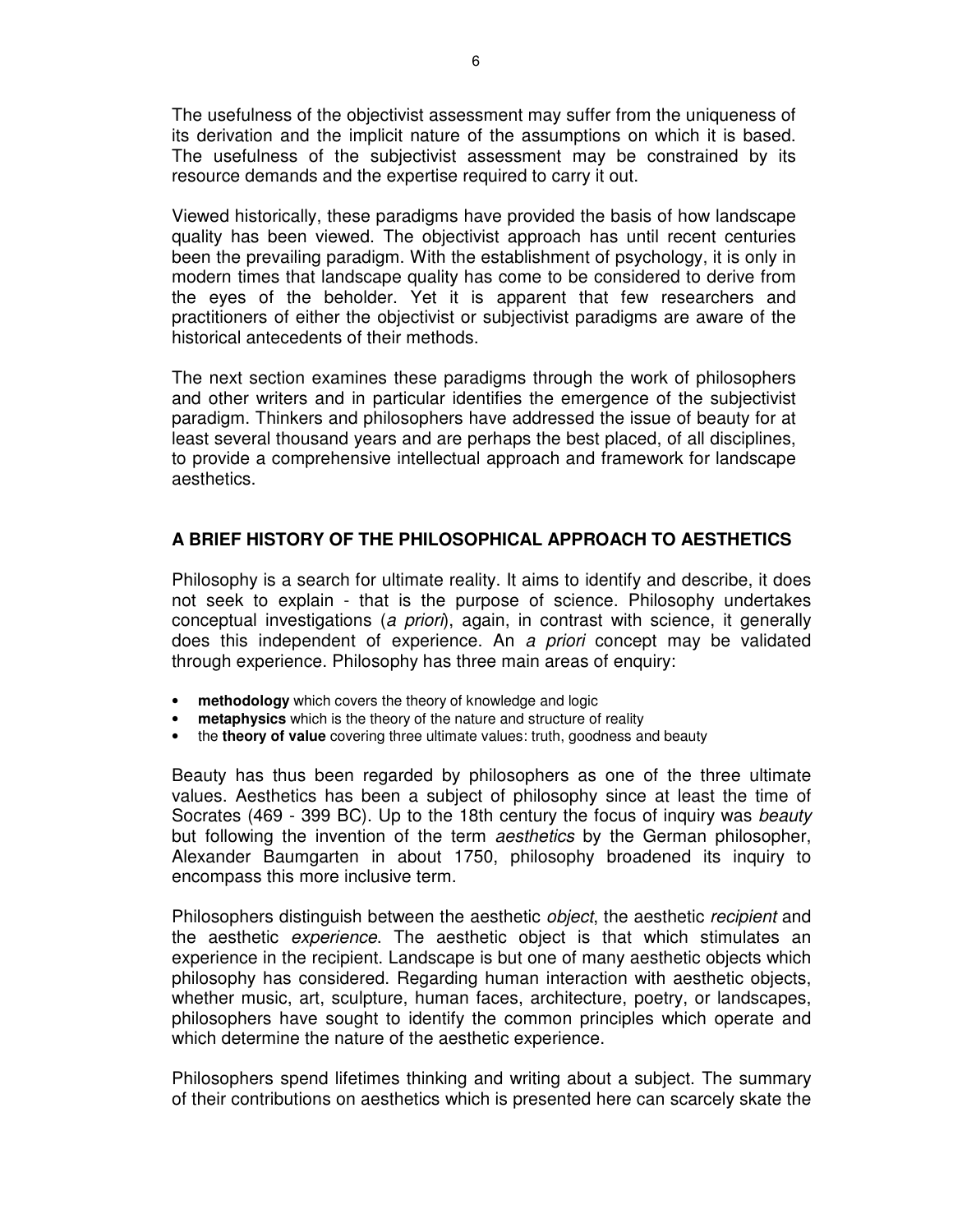vastness or the depth of analysis and discussion of the issues which they have addressed. It is akin to flying across a range of high mountains and viewing only the top few metres of each, ignoring the thousands of metres which provide their foundation and enable them to project thus far. This review cannot do justice to the work of these individuals but nor is it intended to provide any more than an overview of the points most salient to the aesthetics of landscape with particular emphasis on the objectivist and subjectivist paradigms.

# **Classical Philosophy**

The classical philosophers all regarded aesthetics as a physical attribute (ie objectivist). Socrates believed it desirable for youth to dwell amongst beauty and thereby be influenced for the better, thus linking beauty and morality. Plato (427 - 347 BC) viewed beauty as indicating eternal values. He postulated a progression of beauty - beauty of the human body, of the mind, of institutions and laws (his ideal state), of the sciences (ie philosophy), culminating in absolute beauty itself which is outside of time and space - transcending the visible world. He regarded order and proportion as essential elements of beauty.

Plato considered that beauty is either contained by certain properties of an object (the definist theory) or it is indefinable but makes itself evident in the internal unity of the object (the nondefinist theory). Such internal unity produces beauty only if unity in variety is present together in a object. While aware of the likelihood of disputation over what is beautiful, Plato considered objects to be beautiful intrinsically because they are "always beautiful in their very nature". He held that objects cannot be "fair in one point of view and foul in another, or at one time or in one relation or at one place fair and at another ...foul"; in other words beauty is absolute, not relative.

Aristotle (384 - 322 BC) further developed Plato's theory of imitation in three senses: for moral education, for catharsis (ie purgation) and for character formation. He believed that Plato's idealised forms of beauty were immanent in tangible objects. Beautiful objects, according to Aristotle, had to be of a certain size, neither minute or vast, in order that their unity and sense of the whole could be appreciated by the observer.

## **Christian Era**

The Christian philosophers saw beauty as an expression of God and thus inherent in the object. Augustine (354 - 430 AD) regarded Plato's idea of idealised beauty as existing in the mind of God and given to the observer by Divine illumination, thus relating beauty to religion. On this basis, Augustine, like Plato, regarded beauty as not relative but a constant. The concepts of unity, number, equality, proportion and order were central to Augustine's aesthetics. He considered that the unity of an object derived from its order and proportion. Beauty derived from a "proportion of parts, together with an agreeableness of colour".

Thomas Aquinas (1224 - 74) considered beauty to be a subset of goodness. Beauty derived from three factors: "integrity or perfection", "due proportion or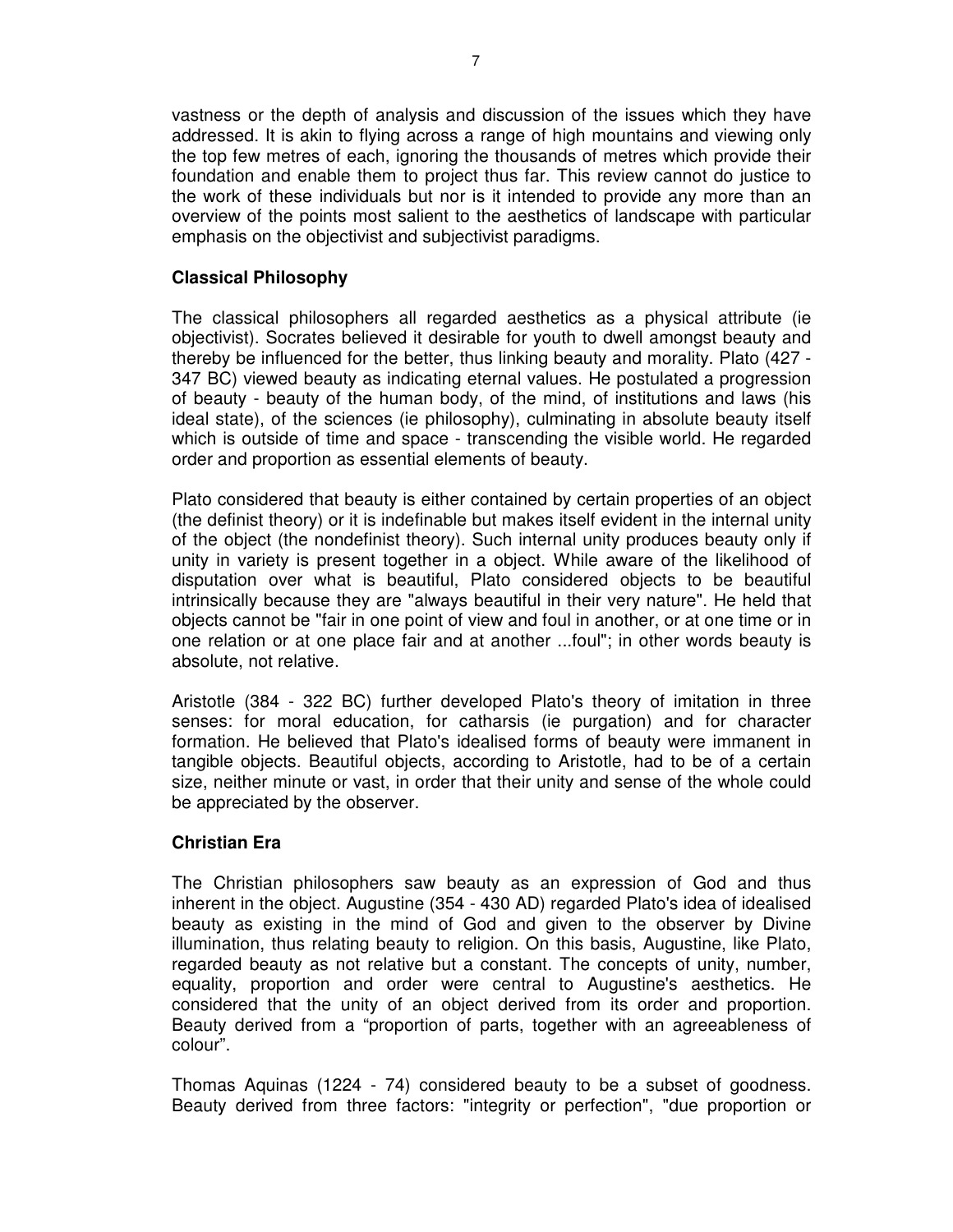harmony", and "brightness or clarity", the latter interpreted as symbolising through light, divine beauty. Bonaventure (c1217 - 74) regarded nature as the "mirror of God" displaying His perfection to a varying extent.

During the Middle Ages, theologians believed that as God had created the world *ex nihilo* (ie out of nothing), that therefore the visible world displayed signs of its Maker: "For since the creation of the world God's invisible qualities - his eternal power and divine nature - have been clearly seen..." (Romans 1: 20). The teleological influence, being the study of final causes as related to the evidence of design or purpose in nature, exerted a powerful influence throughout the Middle Ages. The discoveries of Galileo, Kepler, Newton and Boyle during the 15th and 16th centuries of the physical universe were regarded as furnishing further proofs of the existence of God.

| Early Christian era and<br>Middle Ages | Beauty as evidence of God<br>Beauty as God's adornment of the earth (Basil, 4th C; Ambrose, 4th C.)<br>Classical principles of restraint, regularity, proportion, symmetry (Augustine,<br>$4 - 5th C.$<br>Man helping God beautify the earth - role of monasteries<br>Utility of the earth and its beauty linked (Albert, 13th C; Aquinas, 13th C.)<br>Beauty as evidence that the earth is Divinely created (Aquinas 13th C.) |
|----------------------------------------|--------------------------------------------------------------------------------------------------------------------------------------------------------------------------------------------------------------------------------------------------------------------------------------------------------------------------------------------------------------------------------------------------------------------------------|
| Renaissance to Late<br>19th century    | Scientific discoveries provided further evidence of God<br>Man invested with power to preserve beauty of Earth and to render it more<br>beautiful and useful (Hale, 1677; Ray, 1691; Derham, 1713; Voltaire, 1768)<br>Beauty of Divine works (Leibniz, 17th C; Boyle, Woodward, 17th C; Ray,<br>1691) including irregular and asymmetrical features (Boyle)                                                                    |

## **Figure 3 Summary of the Teleological View of Beauty**

Many writers during the 17th and 18th centuries wrote from a teleological standpoint, informed by the discoveries made of the natural order giving rise to physico-theology - a theology founded upon the evidence of design found in nature. The life sciences together with the development of the microscope and telescope revealed an order and purpose in nature not previously seen, lending further support to physico-theology. Beauty found in nature was regarded as a physical expression of the order, harmony and regularity which the Deity established in nature. Writers as diverse as Linnaeus, Maupertuis, Buffon and Voltaire all wrote accounts of nature in teleological terms. Glacken's *Traces on the Rhodian Shore: Nature and Culture in Western Thought from Ancient Times to the End of the Eighteenth Century* provides an insightful appreciation of the era.

Throughout the Christian era to the 17th and 18th centuries, teleology provided the dominant paradigm which provided an explanation of nature. The significance of this influence is summed up by Majorie Hope Nicolson (1959): "it is difficult today, in an age when social, economic, and international problems are paramount, to think ourselves back to a time when these were of far less importance than theological issues."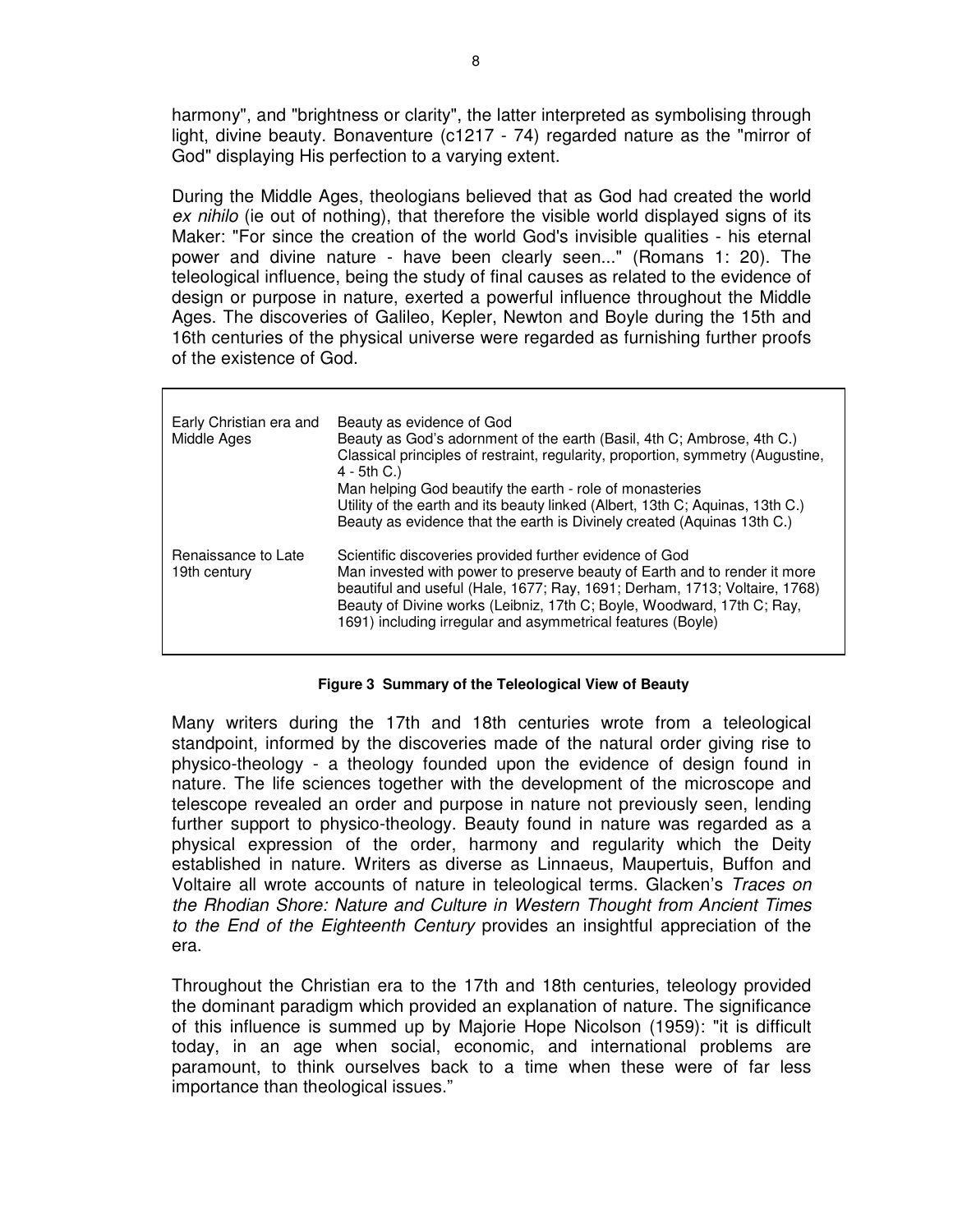The decline of teleology at the end of the 18th century resulting from the attacks of Hume and Kant and the different views of nature established by Rousseau, Goethe, Wordsworth and other writers set the scene for the impact of Darwin's *Origin of Species* in 1859. The demise of the teleological school enabled the emergence of the subjectivist paradigm because it was no longer necessary to regard beauty as intrinsic in the physical landscape as evidence of the Creator.

## **Renaissance**

The Renaissance saw the re-emergence in Western society of the classical influence of ancient Greece and Rome. Many Academies aligned their ideas about beauty to "rules" based on the eminent authorities of antiquity. The classical influence was manifested through classicism which established the classical characteristics of regularity, restraint, symmetry, proportion and balance as being essential for beauty. The Greek schools of philosophy, its architecture, statuary, literature and poetry were regarded as the pinnacle of perfection and this classicism had a profound influence in Western culture from the Renaissance onwards.

Alberti the architect (1404 - 1472), considered beauty to derive from an order and arrangement such that nothing can be changed except for the worse, a relativist viewpoint.

The highly regarded Roman Emperor, Augustus gave his name to the Augustan ideal and Augustan Age of classicism in the 16th to 18th centuries. Throughout this period, extending to the beginning of the 20th century, a classical education was regarded as essential and Greek and Latin texts dominated the syllabus. The influence of classicism in Western architecture, literature and poetry, painting and sculpture and even in its forms of law and government has been profound.

For many centuries classicism reinforced the antipathy felt towards mountain landscapes which were an affront to the principles of symmetry, proportion, regularity and restraint.

## **Modern Philosophy of Aesthetics**

Cartesian rationalism derived from the French philosopher, Rene Descartes (1596 - 1650). In his seminal book *Discourse on Method for Properly Guiding the Reason and Finding Truth in the Sciences* (1637), he argued for reason to be the basis of truth - "clear and distinct ideas" in establishing truth. Knowledge advanced through building on one truth to reach another. Intuition and deduction are sources of truth, intuition being "the undoubting conception of an unclouded and attentive mind … (that) springs from the light of reason alone" (Beardsley, 1966, 141) and deduction being a logical chain of intuitions. Descartes' method had universal application, being highly influential in aesthetics.

The influence of Descartes was "subtle and ubiquitous" (Secretan, 1973, 31) and grew over the following centuries. The "Cartesian shears" which separated "what is out there" from "what is in here", ie separated nature from mind, contributed ultimately in the emergence of the subjectivist view of aesthetic quality. Instead of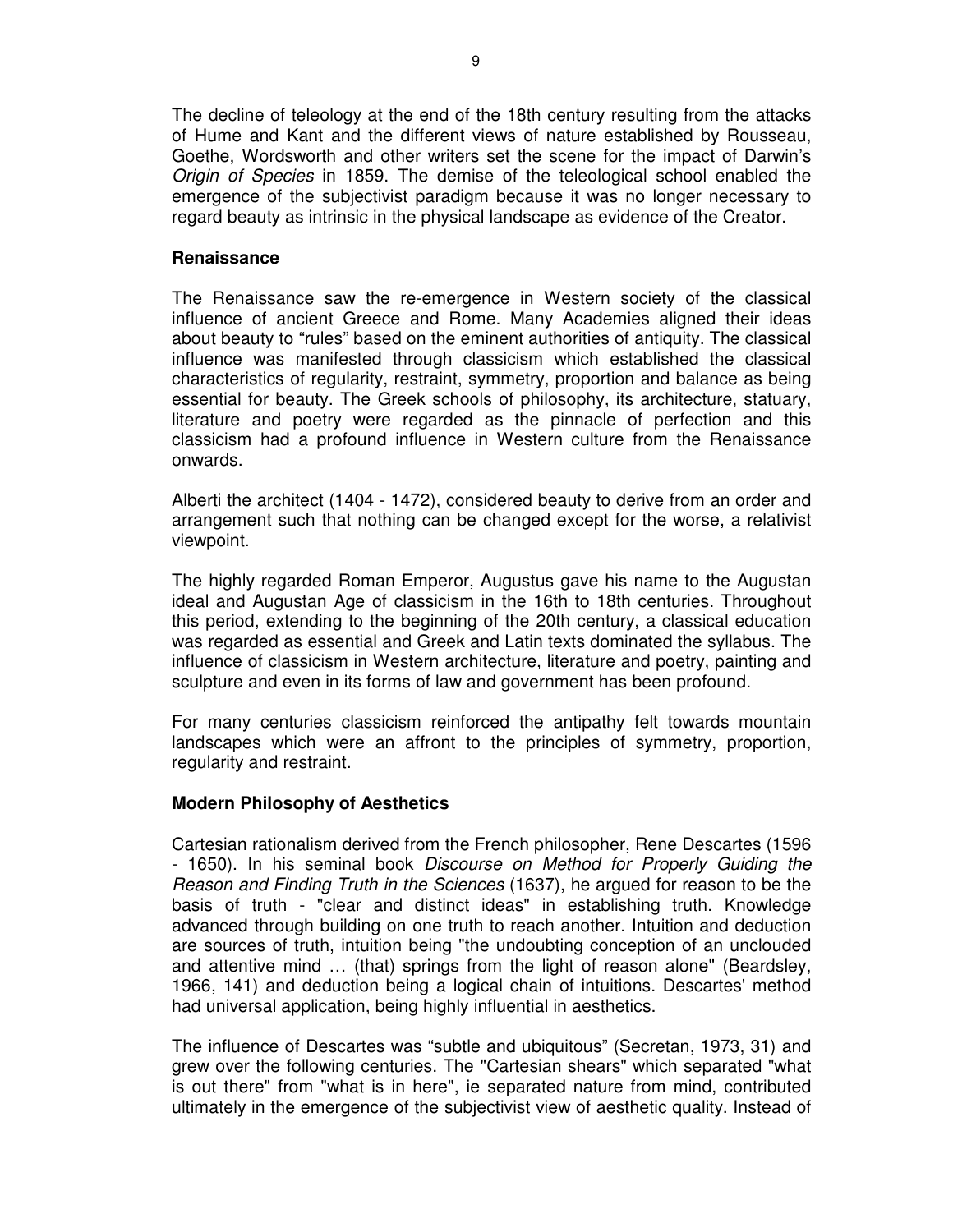seeing aesthetic quality as an inherent quality of a physical object such as a landscape, the distinction of mind and nature paved the way for humans to appreciate the role of their own subjective feelings in determining aesthetic preferences.

Modern aesthetics developed after the end of the 17th century from two centres, Britain and Germany, the British empirical approach to aesthetics contrasting with German aesthetic idealism. In the 18th century, aesthetics became established as a distinct area of philosophy. The 18th century was *the* century of aesthetics. The issue of taste in aesthetic judgement and the search for the underlying explanations of beauty were the focus of the British empiricists. It was the period known as the "Enlightenment" in which the Cartesian method of analysis was applied to philosophical issues.

## **British Aestheticians**

Under the influence of a number of gifted philosophers in Britain in the 18th century, the philosophy of aesthetics flourished. The leading practitioners were John Locke (1632 - 1704), Anthony Ashley Cooper (1671 - 1713) - the third Earl of Shaftesbury, Frances Hutcheson (1694 - 1746), Joseph Addison (1672 - 1719), David Hume (1711 - 76) and Edmund Burke (1729 - 97).

Locke considered that beauty can reside objectively in the object which comprises its primary qualities but insofar as it is evident in its secondary qualities then it is a subjective quality. The primary qualities are "utterly inseparable from every particle of matter" of the object while secondary qualities are colours, smells, tastes and sounds "which in truth are nothing in the objects themselves but powers to produce various sensations in us by their primary qualities" (Hamlyn, 1987, 172). Thus Locke made the leap of realisation that beauty is of the mind, a distinction taken up by later philosophers.

The third Earl of Shaftesbury believed that human taste favoured things which are both pleasing and for our good, thereby linking aesthetics with a moral sense. He regarded the association of ideas as critical in the aesthetic experience and also emphasised the immediacy of the human perception of beauty. By his identification of the aesthetic attitude of disinterestedness he laid the basis for Kant's later development of this key concept. And with his love of wild nature he preceded the eighteenth century's interest in the sublime as an aesthetic dimension distinct from beauty.

Hutcheson and Addison built on Shaftesbury's work and regarded beauty as residing in the object. Hutcheson's *Inquiry Concerning Beauty, Order, Harmony and Design* (1725) was the first modern treatise on aesthetics. Beauty results when certain qualities are present in objects, these qualities being "a compound ratio of uniformity and variety: so that where the uniformity of bodys (sic) is equal, the beauty is as the variety; and where the variety is equal, the beauty is as the uniformity" (Beardsley, 1966, 186), thus providing an absolute basis for aesthetics. Addison regarded aesthetic taste as a function of three qualities: sublimity, novelty and beauty.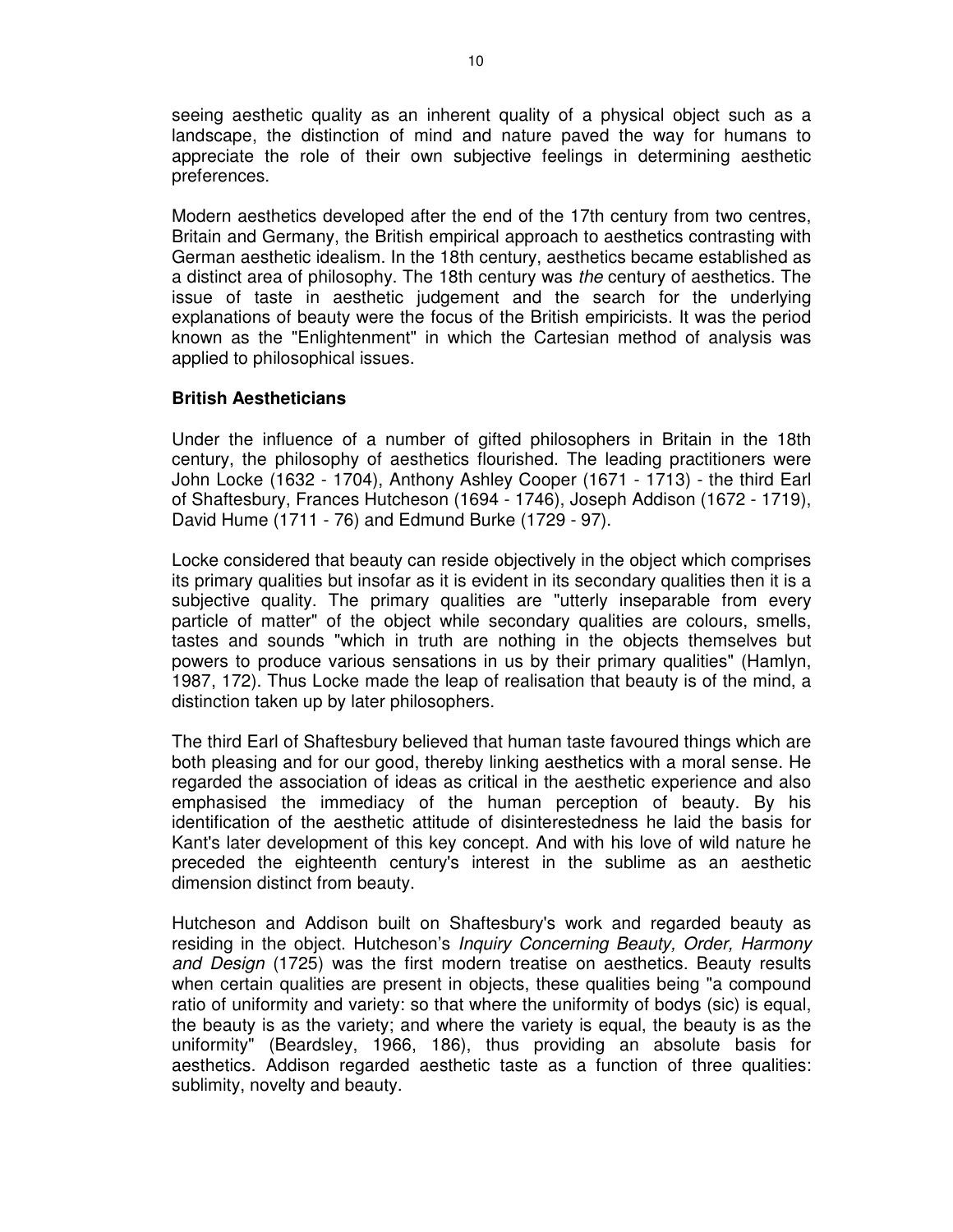The painter, William Hogarth, published *The Analysis of Beauty* in 1753, one of many such books of the time which attempted to provide a definitive system to define beauty on an objectivist basis. He believed that linear beauty is produced by six qualities: fitness, variety, uniformity, simplicity, intricacy, and quantity or size. He produced a wavy line that is "the line of beauty" and a three-dimensional serpentine equivalent "line of grace", by which grace is added to beauty (Beardsley, 1966, 192). Although his proposals were ridiculed, they had an influence on later philosphers. Hogarth introduced the term "serpentine line" which he believed explained beauty in objects.

Hume rejected the objectivist view of aesthetics of Shaftesbury, Hutcheson and Addison. For Hume, beauty resided not in the objects but in the mind. "Beauty is no quality in things themselves. It exists merely in the mind which contemplates them, and each mind perceives a different beauty." (Beardsley, 1966, 190) Rather than look for beauty in the nature of the objects, Hume looked to "the constitution of our nature, by custom, or by caprice".

Burke was possibly the most important of the British philosophers. In 1757 he published *A Philosophical Enquiry into the Origin of Our Ideas of the Sublime and Beautiful*, a work which influenced aesthetic thought well into the next century and beyond. Burke differentiated the aesthetic judgement concerning beauty and the sublime; beauty originates with the emotions, particularly in feelings towards the opposite sex whereas the sublime originates in nature and our feelings towards it. He defined beauty as "love without desire" which derives from objects which are small, smooth, gently varying, delicate - all attributes of female beauty, perhaps indicating Hogarth's influence. Beauty was not defined by the properties of harmony, proportion, utility etc but rather these properties gave rise to the human experience of beauty.

Burke and Hume thus viewed beauty in subjectivist terms, the observer responding to certain properties in the object; however these do not define beauty, they only provide the conditions for its perception by an observer. It was demonstrated that many of the properties thought to engender beauty in an object, properties such as unity, proportion, uniformity and variety, utility or fitness - were in fact present in many objects, not all of them considered beautiful (Stolnitz, 1961, 197). Moreover it was shown that the "unity in variety" formula lacked content and applied to many objects. By the end of the 18th century it was concluded that it was altogether impossible to find properties which were common and peculiar to beauty.

## **German Philosophers**

The British aestheticians were essentially amateurs - "gentlemen of leisure addressing amateurs" but the German philosophers "were university professors, addressing learned audiences" (Russell, 1961, 677). The first was Immanuel Kant (1724 - 1804) a giant among philosophers, "like all the very greatest figures in human culture, (Kant) sums up a past age and inaugurates a new one" (Hofstadter and Kuhns, 1976, 277). Friedrich Schiller (1759 - 1805) and Georg Friedrich Wilhelm Hegel (1770 - 1831) were further significant German philosophers.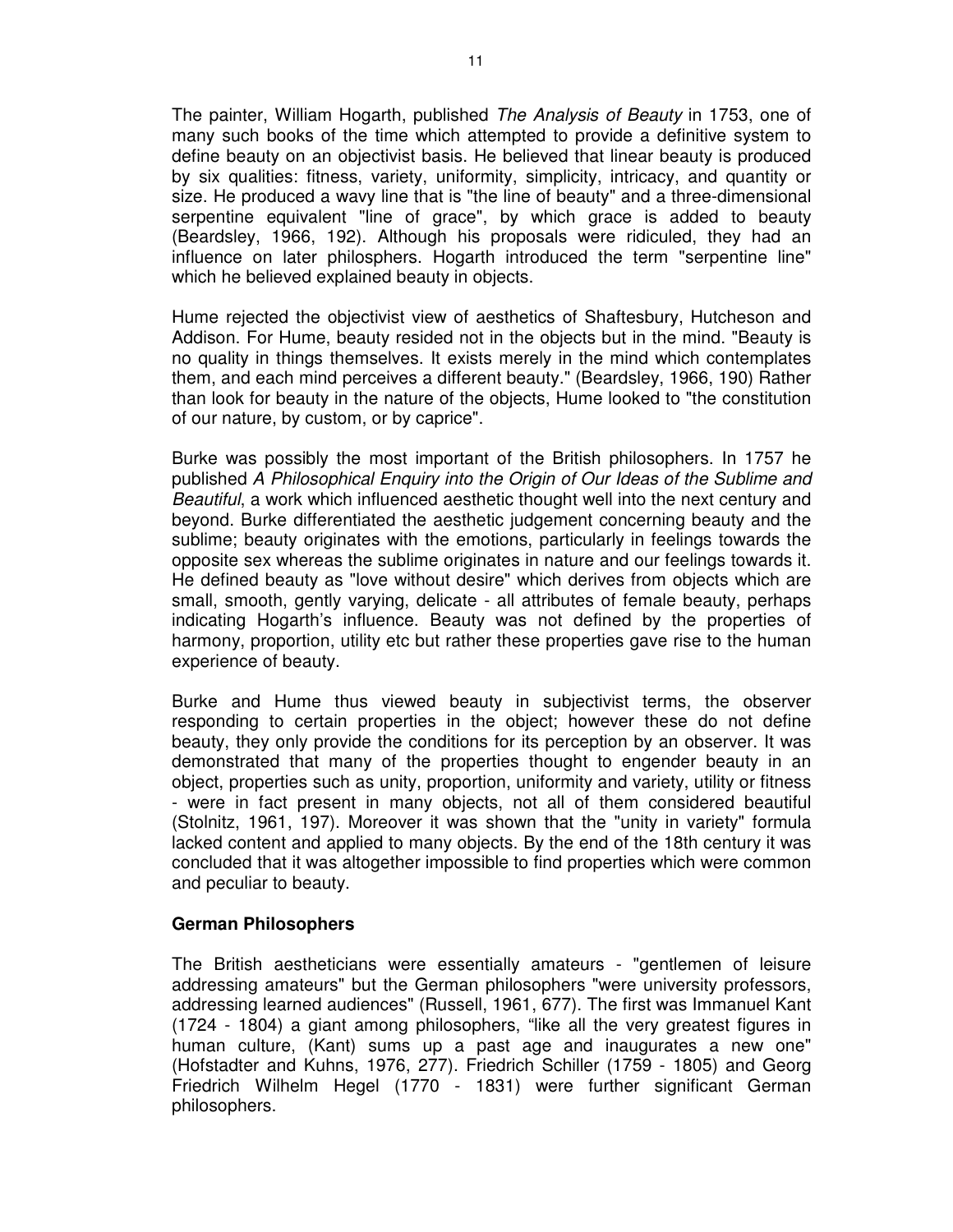Kant derived his philosophy by logic and deduction in contrast to the empiricism of the British aestheticians. Central to his philosophy of aesthetics was his finding that an object's character lay in the judging mind rather than in the object judged ie the subjectivist rather than objectivist approach (Monk, 1935, 4).

Between 1781 and 1790, Kant published his three great works: *Critique of Pure Reason*, *Critique of Practical Reason* and *Critique of Judgement*, the last of which contained his ideas on aesthetics. Kant regarded humans as having three modes of consciousness - knowledge, desire and feeling and each book dealt with these in turn.

Kant argued his case regarding aesthetics by a series of four theses (called "moments"):

- 1. *Taste* is the faculty of judging of an object or a method of representing it by an *entirely disinterested* satisfaction or dissatisfaction. The object of such satisfaction is called *beautiful.*
- 2. The *beautiful* is that which pleases universally without requiring a concept (ie reason).
- 3. Beauty is the form of the *finality* (or *purposiveness*) of an object, so far as this is perceived in it *without any representation of a purpose*.
- 4. The *beautiful* is that which without any concept is cognized as the object of a *necessary* (ie universal) satisfaction (or delight).

The first moment contained two important ideas, firstly the mind's representation of the object, and secondly, the principle of disinterest. The aesthetic experience involves the reception by the mind (the noumenal world) of an imaginative representation of the phenomenal world. The mind is not concerned with the object *per se* but with the mind's representation of the object. "It is the object *as experienced* which exhibits beauty" (Zimmerman, 1968, 386), thus addressing the debate of the earlier aestheticians of whether beauty rests in the object or in our mind. "Kant shows that beauty, which at first sight seems to be an objective property of a beautiful object, is in reality a human valuation of it." (Goldman, 1967, 184).

Because judgement is of taste and not of cognition, ie aesthetical rather than logical, it is inherently subjective. Thus aesthetic objects exist only subjectively. It follows that the existence of the object is of no consequence - if it were mere illusion the aesthetic experience would remain the same. Its existence may of course be a practical and moral issue but these considerations are not aesthetical. With today's realistic computer graphics, computer games and digital images, the difference between a real scene and that which has been created artificially has become increasingly blurred and is largely irrelevant to the viewer, thus proving Kant's point. It also explains why surrogates of landscapes such as photographs can provide a satisfactory alternative to viewing the physical scene.

This leads to the principle of disinterest. Disinterest means an absence of desire for the representation of the real existence of the object and that it does not engender a want in relation to the object. This may seem peculiar but is evidenced by the delight that people gain from viewing books and pictures of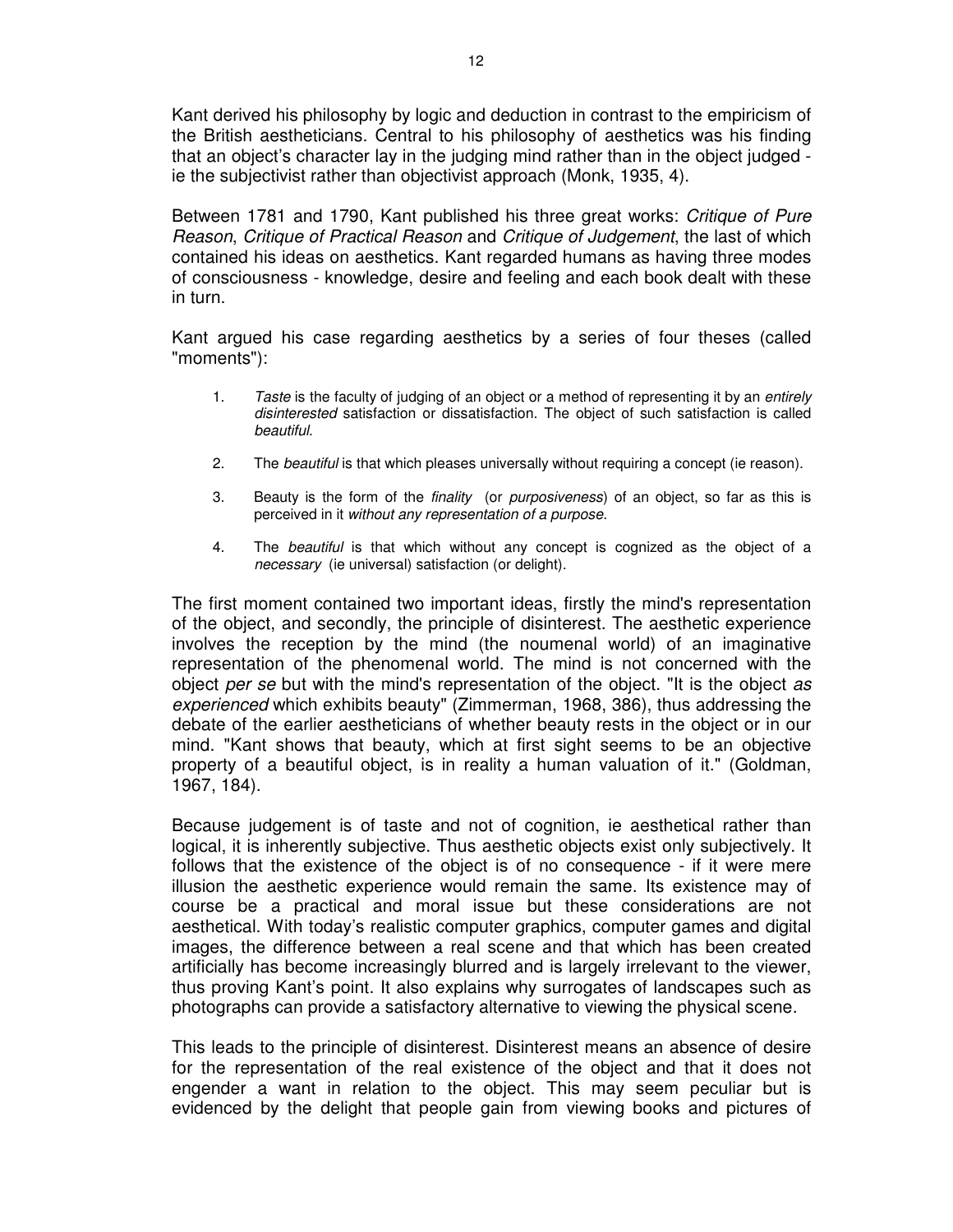landscapes. Some travellers prefer to view a scene from a video screen rather than viewing it directly. Kant argued that only by disinterest is it possible to have a free, pure aesthetic experience, uncorrupted by existential concerns.

The role of the imagination in the mind's representation of an object is vital. Imagination is free, it is without interest. Aesthetic judgement is distinguished from other judgements by the "free interplay of the imagination and the understanding" (Hamlyn, 1987, 240). Aesthetic pleasure is the result of harmony between the imaginative representation and understanding.

The second moment derived from Kant's classification of pleasures - the beautiful derives from pleasures which are perceived but is unrelated to understanding. Such pleasure is disinterested (first moment), universally agreed, communicable and immediate - it does not require mediation of thought.

Kant's third moment asserted that as the aesthetic experience is based on disinterest, does not involve conceptual judgement, ie does not "involve or presuppose the concept-producing power of the understanding" (Zimmerman, 1968, 391), it is therefore pure and subjective. Kant summed it up in his famous phrase "purposiveness without purpose" which appears to be contradictory but served to differentiate the aesthetic experience from the practical and the moral. It denoted an object that is purposive in its form though it has no apparent purpose or function - eg the beauty of a rose. Similarly although the beauty of landscape derives from purposeful attributes (eg land form, land cover, land use, water) the beauty produced is without purpose.

Purposiveness without purpose, alternatively known as the "form of finality" (*forma finalis)*, is what Kant considered to be aesthetically pleasing - whereas a flower has a beauty which is free, a building has a functional purpose which is not free. Functionality implies what a building ought to be - ie comprising walls, floor, roof and so on, whereas beauty which is free contains "no concept of what the object ought to be" (Kant). Similarly the beauty of a landscape is without purpose and without functionality.

Being free, there are no rules for determining whether an object is beautiful -"no objective rules of taste can be given which would determine what is beautiful through concepts" and it would be a "fruitless endeavour to seek a principle of taste which would provide a universal criterion of the beautiful through determinate concepts." (Kant, in: Guyer, 1979, 208).

It further follows that being free, purposiveness without purpose, there can be no ideal of beauty. "An ideal of beautiful flowers, of a beautiful suite of furniture, or of a beautiful view, is unthinkable" (Kant, in: Meredith, 1952, 76). Kant also believed that where ends are defined, such a house or a garden, that the ideal may also be impossible to represent. This point is relevant to landscape preference surveys which commonly use a scale against which subjects rate landscapes (eg 1 - 10) where the upper figure represents the highest quality scene. On the basis of Kant's view, there probably should not be any upper limit since this suggests a finite limit to beauty. However in practical terms, to confine the rating to a common scale which can serve as the basis for analysis, a limit is necessary.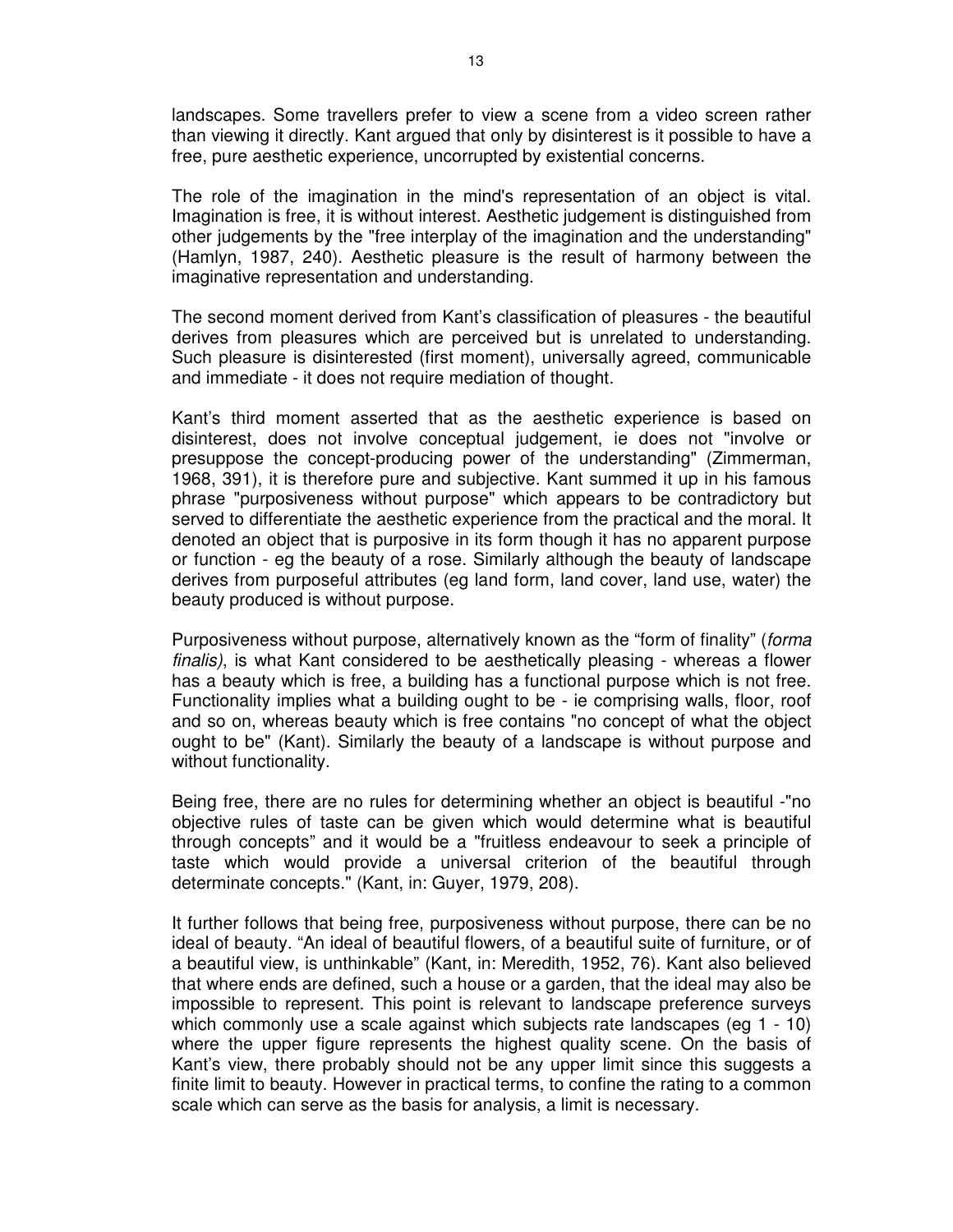Unfortunately, Kant sought to specify some rules including the design and composition of objects and the possible application of such rules to natural objects only rather than works of art which embody purpose. Some have criticised Kant for abandoning disinterest in defining such rules, suggesting the attempt is "seriously flawed" (eg Guyer, 1979, 209).

Kant's fourth moment built on the preceeding moments: that aesthetic pleasure derived from the pure experience of an object without cognitive determination and that such pleasure is universal. If an object is judged beautiful by universal agreement (the second moment) then although we cannot guarantee it, all others ought to also agree to its beauty - "one is asserting that every human subject would experience an immediately felt aesthetic satisfaction if they experienced the object freely." (Zimmerman, 1968, 392). Because it is felt by everyone, it is not a private but a public pleasure. Thus fine landscapes enjoy wide appreciation as a public, not a private pleasure.

A model (Figure 4) summarises Kant's theory as a ladder in which the legs are depicted as the principles of disinterest and universality, principles which influence the outcomes depicted on the rungs.



**Figure 4 Kant's Aesthetic Theory - a framework**

In summary, Kant developed a comprehensive philosophical framework for understanding aesthetics and beauty. He found that the aesthetic experience is the mind's representation of the object and, experienced with disinterest, is pure and is wholly subjective. The state of harmony between an object's imaginative representation and our understanding yields aesthetic pleasure. Such pleasure is neither sensual or intellectual. It does not involve conceptual judgement. Objects which we consider beautiful have a special kind of formal quality dependent on their perceptual properties, a purposiveness of form but not of function purposiveness without purpose. Aesthetic pleasure which is free, without an ideal,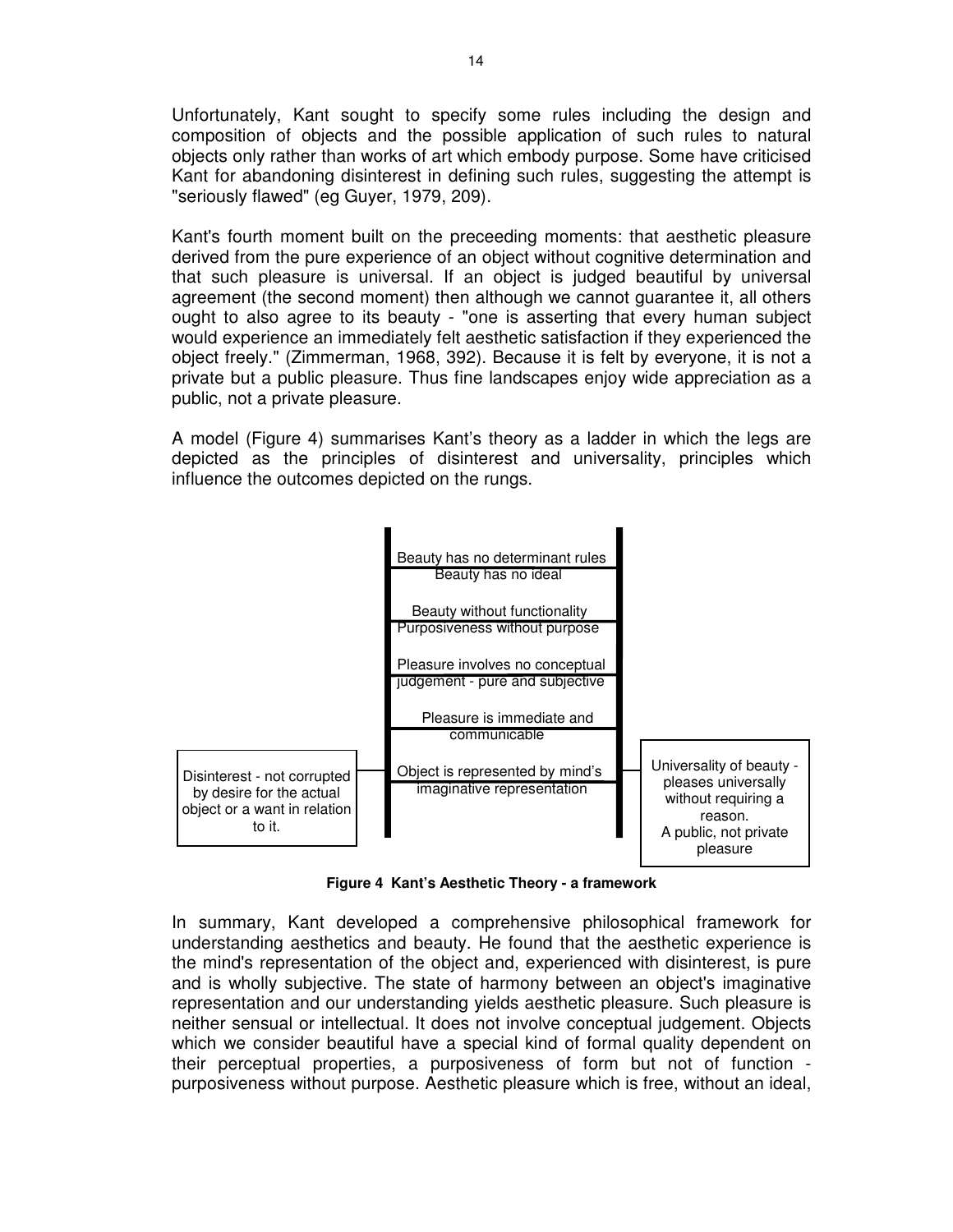and without cognitive determination is universal and common to all who experience it.

Kant's contribution to aesthetics has been both fundamental and profound. His work has endured and shaped our view of beauty to this day. The following quotes are the summaries by several authors of his approach.

"Shorn of its many elaborations, Kant's analysis of our use of the expression 'This is beautiful' is that it expresses disinterested pleasure which we believe we are entitled to demand of any and everyone because the object judged is discerned to have a certain kind of perceptual form which is called by Kant the Form of Finality." (McCloskey, 1987, 24)

"...aesthetic experience, ie the experience of natural beauty, is experience of the noumenal (ie of the mind) world as it filters through the phenomenal (ie the physical) world, and, that in order to secure the experience of natural beauty, the human mind must act passively in receiving its contents and not actively in organizing them." (Zimmerman, 1968, 385)

"the aesthetic object is something utterly different from all utilitarian objects, for its purposiveness is without purpose; the motive that leads to its creation is distinct, and independent of all others ...; and the enjoyment of beauty ... brings to man a value that nothing else can provide, since it has nothing to do with cognition or with morality." (Beardsley, 1966, 286)

Kant viewed beauty as subjectivist, in the eyes of the beholder, indeed it is as *experienced* by the observer. His analysis demolishes the objectivist paradigm.

The later German philosophers, Schiller and Hegel, rejected Kant's subjectivity as a basis of beauty, arguing, in Schiller's case, for the civilising influence of art and beauty with beauty being essentially "freedom in appearance". In contrast to Kant who held nature as the pinacle of beauty, Hegel argued that art represented the highest embodiment of the "Idea"; "natural beauties bear an imprint of the Idea, but a dimmer and lower one that is borne by the works that directly proceed from the human spirit." (Beardsley, 1966, 238). Hegel regarded beauty as "the rational rendered sensible (ie perceptible by the senses), the sensible appearance being the form in which the rational content is made manifest." (Acton, in: Edwards, 1967, 447). He graded nature's beauties - animals and plants being more beautiful than inanimate objects such as landscapes but ranked natural beauty much lower than human art.

## **Romanticism**

During the 19th century, thinking on aesthetics was advanced, not by philosophy but by poetry. It was the century of Romanticism which emphasised emotion above classical order, and substituted aesthetic for utilitarian standards (Russell, 1961, 653), the typical Romantic being "sensitive, emotional, preferring colour to form, the exotic to the familiar, eager for novelty, ... revelling in disorder and uncertainty, insistent on the uniqueness of the individual to the point of making a virtue of eccentricity.." (Brinton, in: Edwards, 1967, 206). Romanticism was both a reaction from the rationalism and classicism of previous centuries and a bridge to the expressionism of the 20th century. Romanticism viewed landscape in purely objectivist terms - the landscape contained intrinsic qualities. Romanticism was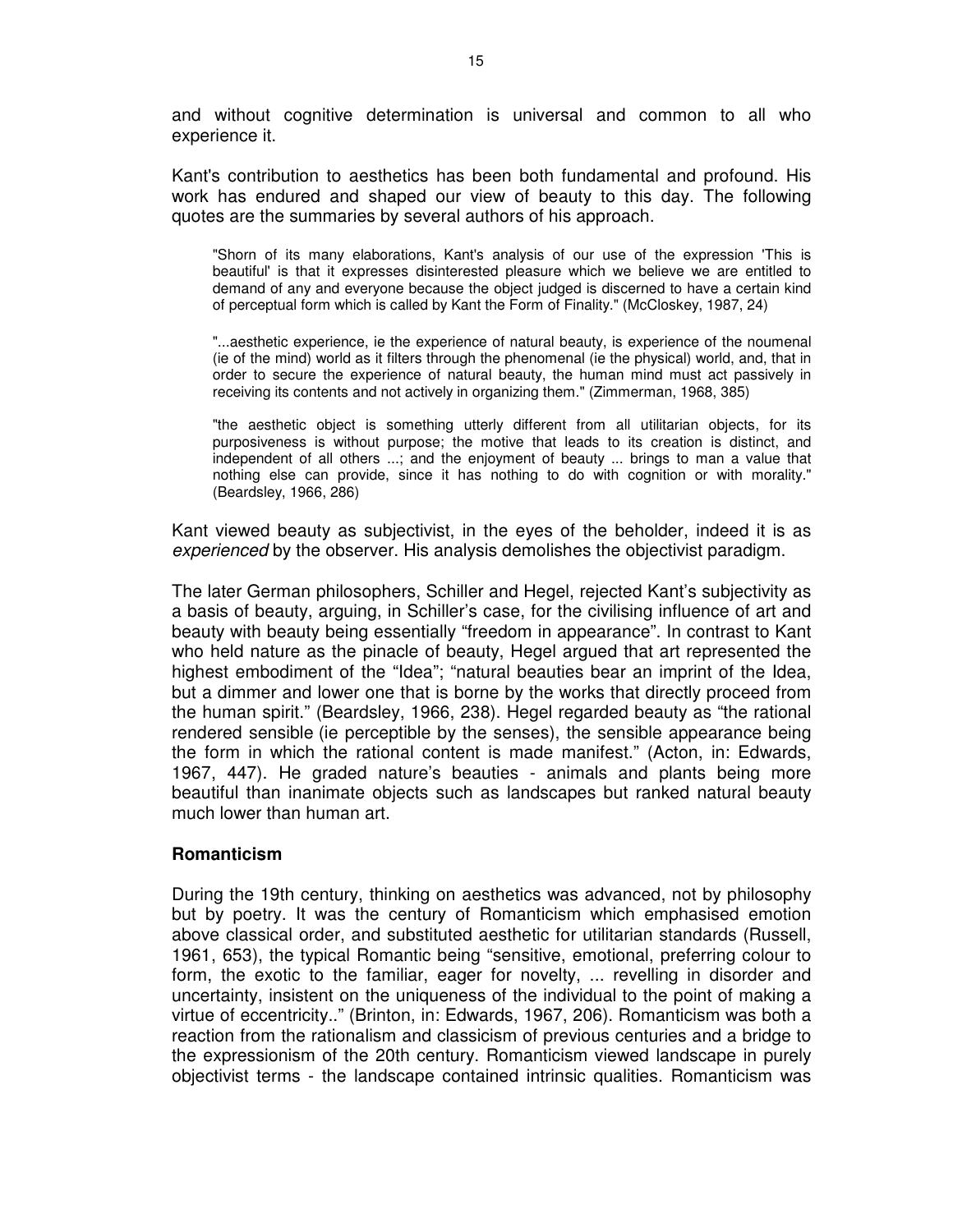expressed by poetry which had a significant influence on its time, an influence which has persisted to the present.

Jean-Jacques Rousseau (1712 - 78), a Swiss Romantic philosopher, developed an almost pantheistic love of nature. A writer "of incomparable prose" (Clark, 1969, 190) Rousseau has had a profound effect on Western attitudes to nature. It has been suggested that his influence was so revolutionary and original that in a sense, the world's history began again with him (Biese, 1905, 260).

Born in Switzerland, Rousseau grew up on Lake Geneva and loved to roam the countryside. On such a ramble in 1728, he wrote of the how the "high mountains unfolded themselves majestically before my eyes" (ibid, 267). In 1765 he lived for two months on Peter Island on the Lake of Bienne, a relatively insignificant Swiss lake, north-west of Berne. According to Clark, on the island, Rousseau "had an experience so intense that one can almost say it caused a revolution in human feeling." (Clark, 1969, 190):

"I often sat down to dream at leisure in sunny, lonely nooks ... to gaze at the superb ravishing panorama of the lake and its shores ... When evening fell, I came down from the higher parts of the mountains and sat by the shore in some hidden spot, and there the sound of the waves and the movements of the water, making me oblivious of all other distraction, would plunge me into delicious reverie. The ebb and flow of the water, and the sound of it ... came to the aid of those inner movements of the mind which reverie destroys and sufficed me pleasantly conscious of existence without the trouble of thinking ..." (Biese, 1905, 269-70)

Filled with the reverie of the flopping waves, he "became completely at one with nature, lost all consciousness of an independent self, all painful memories of the past or anxieties about the future." (Clark, 1969, 190) In 1761 he published *La Nouvelle Héloise* which "overflow(ed) with Rousseau's raptures about the Lake of Geneva" (Biese, 1905, 274). The book made three points: firstly, that the purpose of one's inner consciousness was to allow feelings in the heart, secondly, the worth of solitude - "all noble passions are formed in solitude", and thirdly, the love of romantic landscapes, described for the first time in glowing terms.

Rousseau's feeling for nature had a profound effect on European thought, expressed tangibly by the upsurge in tourism to places such as Chamounix, by climbers ascending Mont Blanc and other peaks, by a delight in Robinson Crusoe type solitude, by the more sensitive descriptions of other cultures in both scientific and artistic terms, and in the appreciation of foreign landscapes found during world explorations. The love for nature was, however, imbued with a maudlin sentimentality which cast a melancholy shadow over it. It was the genius of Goethe (1749 - 1832) who freed and purified the love for nature from this mawkishness.

"Goethe focussed all the rays of feeling for Nature which had found lyrical expression before him, and purged taste, beginning with his own, of its unnatural and sickly elements." (Biese, 1905, 296) While other poets wrote of nature almost in the third person, as one remote and hence insincere in their expression, Goethe wrote from an inner sensibility. It was said of him that "Nature wished to know what she looked like, and so she created Goethe" (ibid). Unlike Rousseau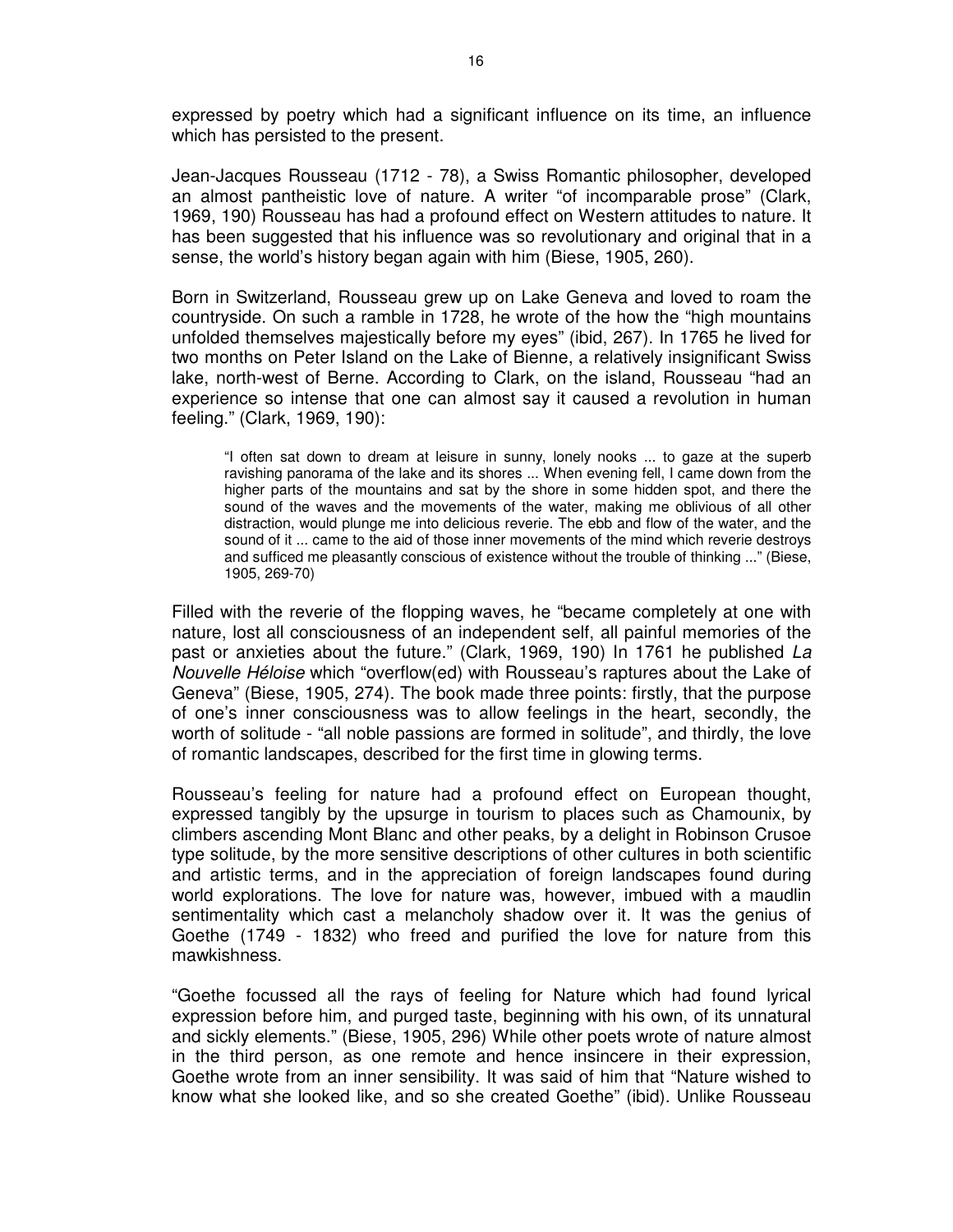who saw nature as a painter, Goethe saw her as a poet. While Rousseau remained a deist, Goethe ultimately became a pantheist.

An example of the quality of his writing is from *Werther*, a book of his youth:

"When the lovely valley teems with vapour around me, and the meridian sun strikes the upper surface of the impenetrable foliage of my trees, and but a few stray gleams steal into the inner sanctuary, then I throw myself down in the tall grass by the trickling stream; and as I lie close to the earth, a thousand unknown plants discover themselves in me. When I hear the buzz of the little world among the stalks, and grow familiar with the countless indescribable forms of the insects and flies, then I feel the presence of the Almighty who formed us in His own image, ..." (Biese, 1905, 304)

Later in life, Goethe's scientific objectivity took over, "the student of Nature supplanted the lover" (ibid, 324). As expressed by Biese:

"... Goethe not only transformed the unreal feeling of his day into real, described scenery, and inspired it with human feeling, and deciphered the beauty of the Alps, as no one else had done, Rousseau not excepted; but he also brought knowledge of Nature into harmony with feeling for her, and with his wonderfully receptive and constructive mind so studied the earlier centuries, that he gathered out all that was valuable in their feeling." (Biese, 1905, 325)

Poetry was the art form which best reflected Romanticism, used as an expression of feeling. The three Lakeland poets, Wordsworth, Coleridge and Southey, were Romantics but Byron was the poet who best epitomised the Romantic ideal - the Romantic hero, hypersensitive and alienated from his society.

William Wordsworth (1770 - 1850) initiated a new form of lyric poetry in which the visible landscape symbolised human attributes - the blending of the natural object and human feeling into "a single symbolic unity, in which the heart dances with the daffodils, the impetuous West Wind trumpets a prophecy, and the nightingale sings of magic casements opening on the foam of perilous seas." (Beardsley, 1966, 264). Who can view wild daffodils or the scenes of England's Lake District without being moved by Wordsworth's imagery?

> I wandered lonely as a cloud That floats on high o'er vales and hills, When all at once I saw a crowd, A host, of golden daffodils; Beside the lake, beneath the trees, Fluttering and dancing in the breeze.

To a man, the Romantics were objectivist in their attitude to landscape. They delighted in wild scenery, "wild torrents, fearful precipices, pathless forests, thunderstorms, tempests at sea, and generally what is useless, destructive, and violent." (Russell, 1961, 654). Bertrand Russell comments that this continues to have influence today - "almost everybody, nowadays, prefers Niagara and the Grand Canyon to lush meadows and fields of waving corn. Tourist hotels afford statistical evidence of taste in scenery", a somewhat trite comment.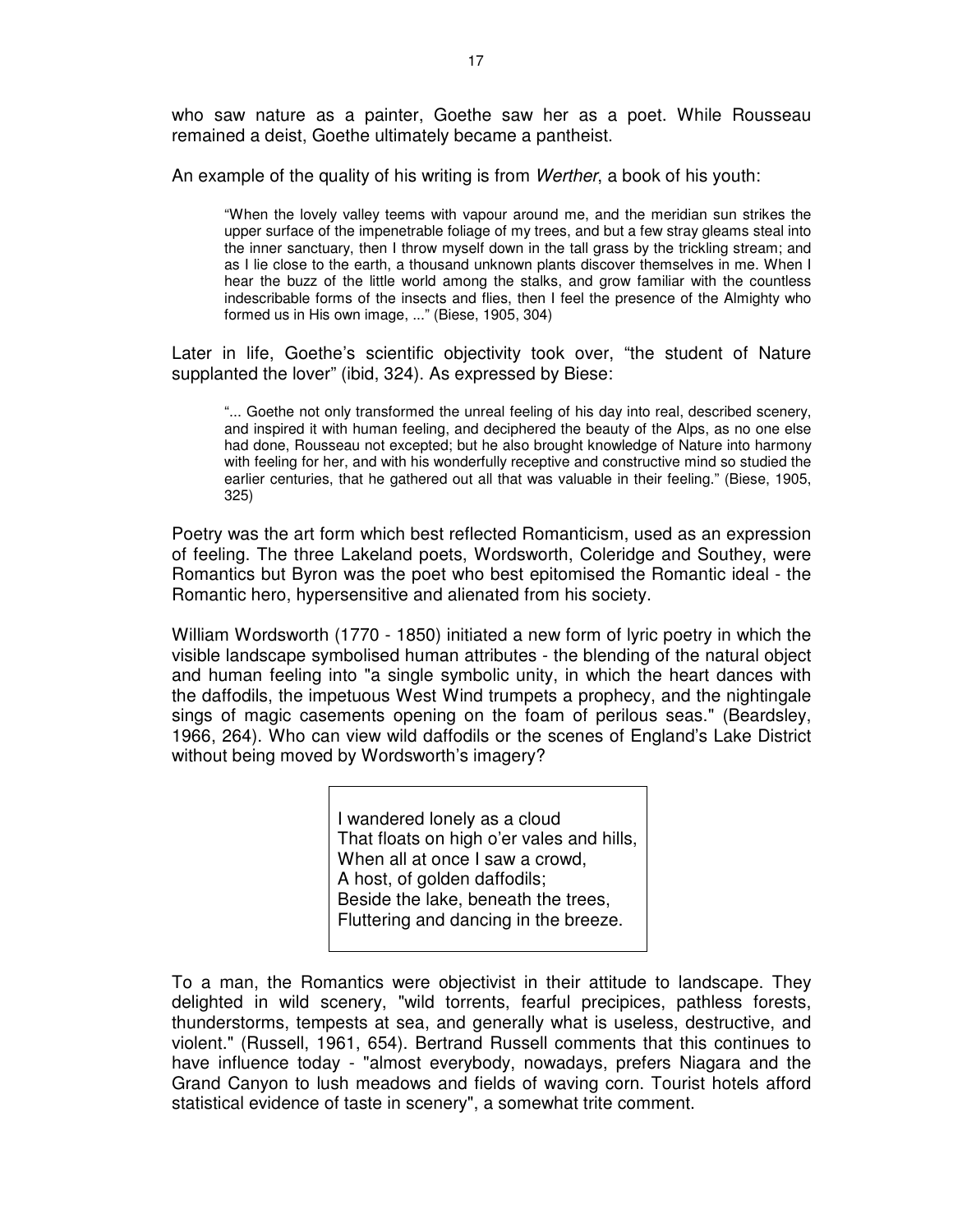Through the imagery created by their poetry and writings however, the Romantics created a subjectivist mindset in the 19th century which strongly influenced the impressions gained from viewing landscapes. Though objectivist themselves in that they viewed the landscape as comprising intrinsic quality, their writings created an image which shaped the mindset of their readers, a mindset which established a subjectivist viewpoint in their followers. Thus paradoxically through their influence, the Romantics transformed their objectivist view of seeing qualities imbued in the landscape to a subjectivist view for society, seeing the landscape through eyes conditioned by Romanticism.

## **Contemporary Philosophy of Aesthetics**

Since the 18th century, aesthetics and the issue of beauty and natural beauty in particular have fallen somewhat out of favour as an issue of philosophical enquiry. However it is evident that the subjectivist approach pioneered by Burke and Kant has firmly taken root.

Notable philosophers of aesthetics of the modern period have included:

- George Santayana (1863 1952), an American and German educated Spaniard
- Benedetto Croce (1866 1952), an Italian philosopher
- John Dewey (1859 1952), American philosopher
- Ernst Cassirer (1874 1945), a German neo-Kantian philosopher
- Susanne Langer (1895 1985), American philosopher

Santayana in *The Sense of Beauty* (1896) rejected Kant's disinterested aesthetics, arguing that the central quality of aesthetics is pleasure. He defined beauty as "pleasure regarded as the quality of a thing" or "pleasure objectified". Santayana denied that beauty is an objective property of objects, but rather is the pleasure which is experienced through the perception of an object - it is a value which can only exist in perception. The pleasure derived is objectified in (ie projected into) the perceived object and this is beauty. Santayana's concept appears similar to the pyschoanalytical concept of introjection but his use of it predated Freud's development of it around 1920. The pleasure is "objectified" in the sense "of being experienced as a quality of a thing and not as an affection of the organ which apprehends it." (Olafson, in: Edwards, 1967, 284) Thus Santayana argued that aesthetic pleasure involves a fusion between the response to an object and the object itself. Reflecting the Darwinian influence, Santayana regarded aesthetic judgements as "phenomena of mind and products of mental evolution".

Croce in *Aesthetic as Science of Expression and General Linguistics* (1902) provided a philosophical basis for the expressionism in 19th century art, particularly Impressionism, by regarding art firstly as expression and secondly as intuition. His central formula was "intuition = expression". Croce regarded aesthetic experience as a primitive form of knowledge. Croce's concept may unknowingly have been an early expression of the application of evolutionary theory to landscape aesthetics. Aesthetics is intuitive knowledge, as distinct from logical knowledge as in science. He considered that something does not exist unless it is known, ie "that it is not separable from the knowing spirit." Natural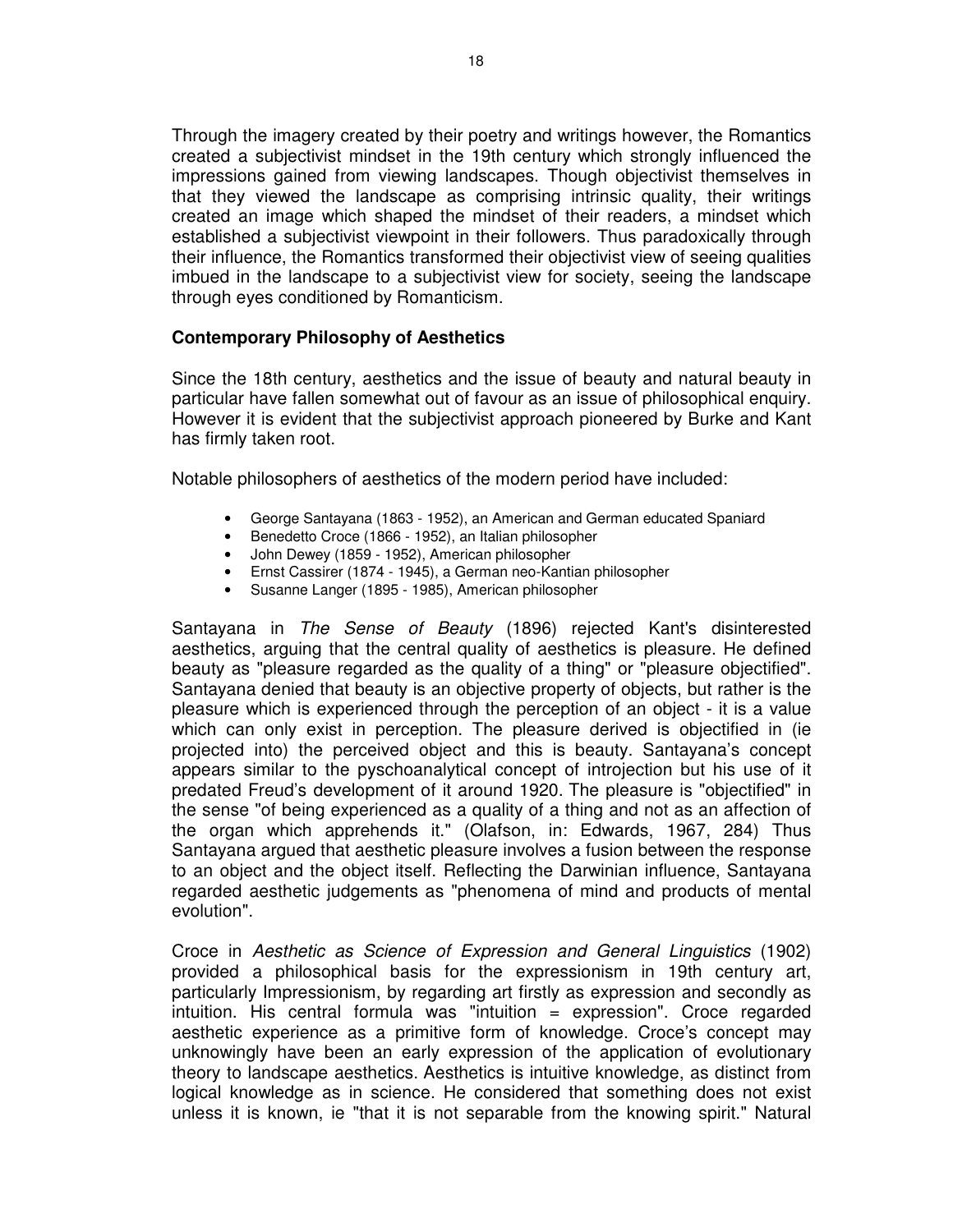beauty is thus not an issue of perception "but of an intuition that knows objects as, themselves, states of mind." (Dewey, 1934, 294) Beauty is "successful expression" (Beardsley, 1966, 324). There are no degrees of beauty but through inadequate expression there are degrees of ugliness (see Kates, 1966 for a discussion of ugly landscapes).

Dewey's philosophy focussed on experience, "a single, dynamic, unified whole in which everything is ultimately interrelated." (Bernstein, in: Edwards, 1967, 381). An aesthetic experience to Dewey is a consummatory, enjoyable and complete experience, part of the experiences of everyday life. In contrast to Kant, whose aesthetics require detachment (disinterest), Dewey's required involvement, engagement, entering into an experience - "the distinguishing feature of esthetic experience is exactly that no ... distinction of self and object exists in it, since it is esthetic in the degree in which organism and environment cooperate to institute an experience in which the two are so fully integrated that each disappears" (Dewey, 1934, 249).

Cassirer developed a general theory of human culture and the role played by symbols - myth, language, art, religion and science, symbols by which humans represented the world to themselves; "Man is a symbolizing animal." (Korner, in: Edwards, 1967, 45). Langer was influenced by Cassirer and developed the concept of art as "presentational symbol" or "semblance". She used the term "semblance" to represent the way a thing *appears* to a person. A painting is mere semblance, "if we stretched out our hand to it we would touch a surface smeared with paint." (Langer, 1953, 49). An object's aesthetic quality is its semblance. Langer regarded works of art as "single, indivisible symbols, language as a system of symbols. We find art beautiful when we grasp its expressiveness beauty is expressive form" (ibid, 396). On the basis that natural objects cannot be symbolic, others have held that Cassirer and Langer's symbolic language applied only to art (Saw and Osborne, 1960, 16).

Langer described the exhilaration of a direct aesthetic experience of art thus:

"What it does to us is to formulate our conceptions of feeling and our conceptions of visual, factual, and audible reality together. It gives us *forms of imagination* and *forms of feeling*, inseparably; that is to say, it clarifies and organizes intuition itself. That is why it has the force of a revelation, and inspires a feeling of deep intellectual satisfaction, though it elicits no conscious intellectual work (reasoning)." (ibid, 397, her emphasis).

Though applied to art, this statement could apply equally to landscape. Though Kantian in many respects, it conveys a greater sense of the subjective, of feeling and emotion in the aesthetic experience, than the rather dry sterility of Kant.

## **Philosophy of Aesthetics - a Summary**

Aesthetics have been a subject of philosophical enquiry probably since the beginning of human thought. Philosophers, as individuals with strong analytical and conceptual skills, are perhaps among the best placed to develop a framework for understanding aesthetics, a framework which would be widely comprehended and applied. Aesthetics as a subject of inquiry has been considered by some of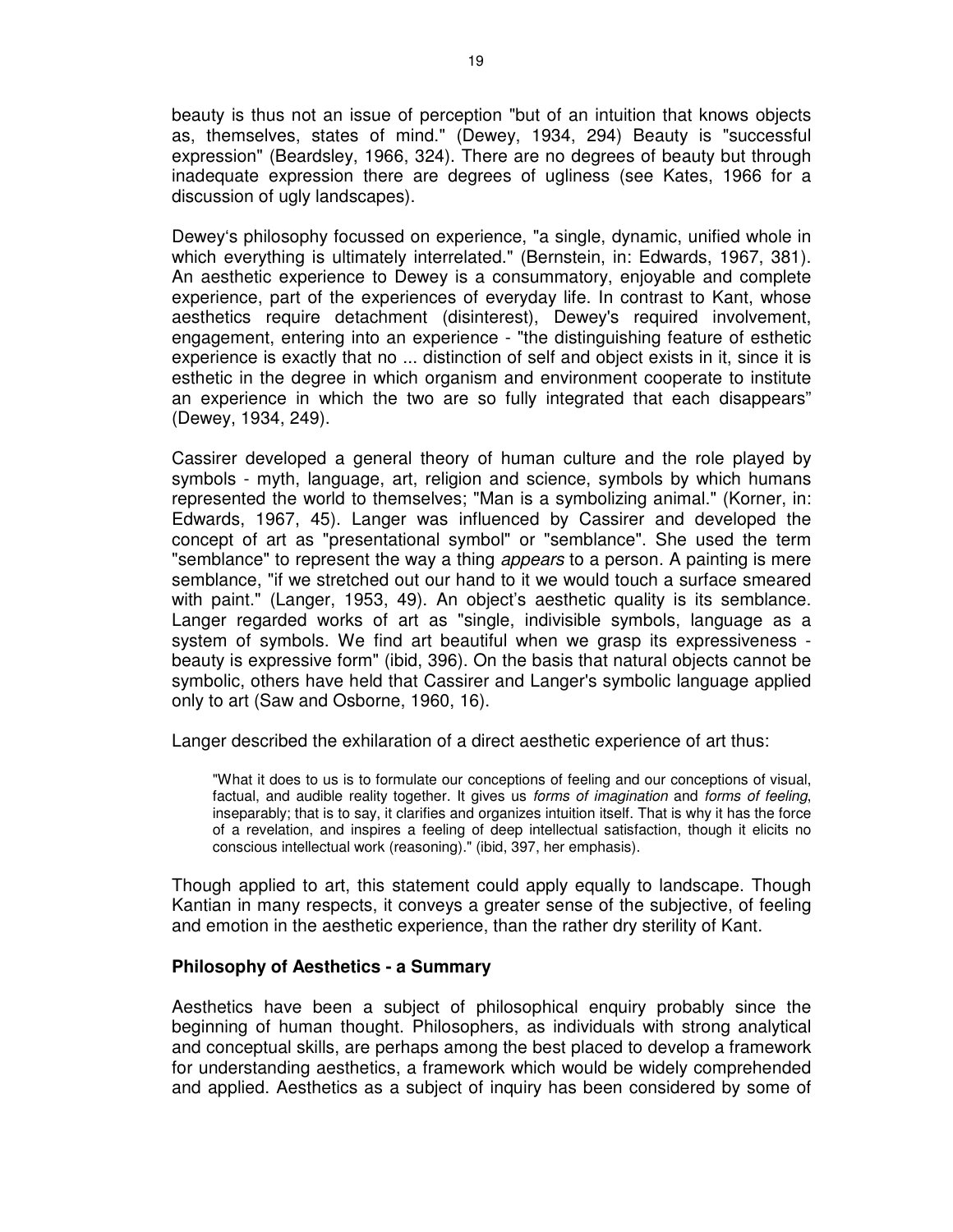the best minds in history. To what extent however have the philosophers developed a comprehensive framework of aesthetics?

Table 2 summarises the approaches of philosophers to aesthetics and their concepts of beauty. It also highlights the emergence of the subjectivist paradigm. By varying degrees, philosophers have built on that which has preceeded them, either overtly or unconciously. Dealing with subjective, intangible issues, it has been extremely difficult to establish firm bases from which to develop.

| Philosopher                  | Era               | <b>Philosophy of Aesthetics</b>                               | <b>Concept of Beauty</b>                     | O/S            |
|------------------------------|-------------------|---------------------------------------------------------------|----------------------------------------------|----------------|
| <b>Classical</b>             |                   |                                                               |                                              |                |
| Socrates                     | 5th c BC          |                                                               | Moral influence                              | O              |
| Plato                        | 4-3rd c BC        | Imitation of reality                                          | Progression of beauty                        | O              |
| Aristotle                    | 4th c BC          | Catharsis, character, morality                                |                                              | O              |
| <b>Early Christian Era</b>   |                   |                                                               |                                              |                |
| Plotinus                     | 3rd c AD          | Ideal form                                                    | Irradiates symmetry                          | O              |
| Augustine                    | $4-5th$ c         |                                                               | Divine source - idealised                    | O              |
| Aquinas                      | 13th c            |                                                               | <b>Expression of Goodness</b>                | O              |
| Bonaventure                  | 13th c            |                                                               | Mirror of God                                | O              |
| Renaissance                  |                   |                                                               |                                              |                |
| Ficini                       | 15th <sub>c</sub> |                                                               | Classical rules                              | O              |
| Alberti                      | 15th c            |                                                               | Order and arrangement                        | O              |
| <b>British Aestheticians</b> |                   |                                                               |                                              |                |
| Locke                        | 17th <sub>c</sub> | Primary (objectivist) and secondary<br>(subjective) qualities |                                              | O/S            |
| Shaftesbury                  | 17th c            | Moral influence/Disinterestedness                             | Truths                                       | O              |
| Hutcheson                    | 18th <sub>c</sub> |                                                               | Uniformity and variety                       | $\circ$        |
| Hogarth                      | 18th c            | Serpentine line                                               | Six qualities                                | $\circ$        |
| Hume                         | 18th <sub>c</sub> | Our nature, by custom or caprice                              |                                              | s<br>s         |
| <b>Burke</b>                 | 18th c            | <b>Emotional basis</b>                                        | Love without desire                          |                |
| <b>German Philosophers</b>   |                   |                                                               |                                              |                |
| Kant                         | 18th <sub>c</sub> | Subjective disinterested pleasure                             | Purposiveness without purpose                | S              |
| Schiller                     | 18th <sub>c</sub> | Civilising role                                               | Freedom in appearance                        | O              |
| Hegel                        | 18-19th c         | Art is highest embodiment                                     | Rational rendered sensible                   | $\circ$        |
| <b>Romantics</b>             | 19th <sub>c</sub> | <b>Emotional aesthetics</b>                                   | Wildness                                     | $\overline{O}$ |
| Contemporary                 |                   |                                                               |                                              |                |
| Santayana                    | 19-20th c         | Pleasure                                                      | Pleasure objectified (quality of thing) S    |                |
| Croce                        | 19-20th c         | Intuition = expression                                        | Intuition that knows objects as              |                |
|                              |                   |                                                               | states of mind                               | S              |
| Dewey                        |                   | 19-20th c Experience                                          | Responding to a complete object              | S              |
| Cassirer                     | 19-20th c         | Symbols                                                       |                                              | $\frac{1}{S}$  |
| Langer                       | 20th c            | Presentational symbols/semblance Expressive form              |                                              |                |
|                              |                   |                                                               | Note: $O = Objectivist$ , $S = Subjectivist$ |                |

#### **Table 2 Summary of Philosphers of Aesthetics**

The simple question, "what is beauty ?" has gained as many answers as there are philosophers. The major change which has occurred, however is the shift from regarding beauty as inherent in the object (objectivist) to considering it as "in the eyes of the beholder" (subjectivist). From the Greeks through the early Christian era and the Renaissance, beauty was considered to be an objective physical characteristic. The 17th century British empiricist, John Locke was the

**\_\_\_\_\_\_\_\_\_\_\_\_\_\_\_\_\_\_\_\_\_\_\_\_\_\_\_\_\_\_\_\_\_\_\_\_\_\_\_\_\_\_\_\_\_\_\_\_\_\_\_\_\_\_\_\_\_\_\_\_\_\_\_\_\_\_\_**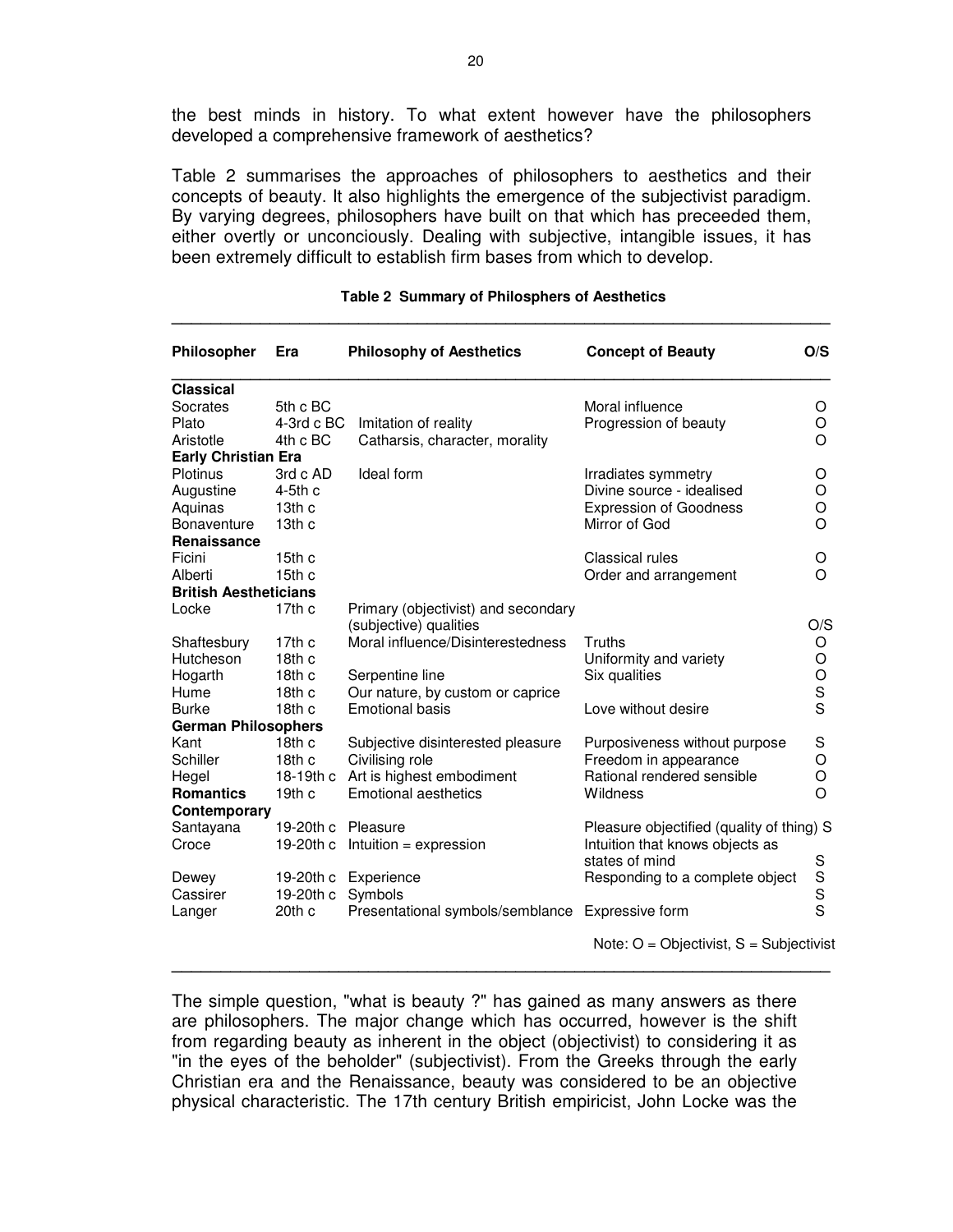first to regard beauty as having both objective and subjective qualities. In the next century, Hume and Burke established beauty as the observer's subjective response to an object. Kant established the philosophical rationale for understanding aesthetics as a wholly subjective phenomenon. Kant marked the break between the old and new schools of thought, the former believing beauty to be an inherent, nonrelational quality of an object while the latter regarded beauty as a quality able to evoke an aesthetic response or experience in the observer.

The philosophers therefore have developed, not one view of aesthetics but many views. They have sought to find answers to the aesthetic queston, and the answers have been as diverse as the philosophers themselves. Stripped however of their variations the two central themes emerge of viewing aesthetics as intrinsic in the object versus viewing it as a product of the mind. In addition, however, Kant's aesthetic philosophy has close parallels with contemporary theories of landscape asethetics based on an evolutionary perspective.

## **INTEGRATION OF KANT'S AESTHETICS WITH LANDSCAPE THEORY**

Kant's approach to aesthetics is very relevant to landscape quality. Landscape quality fulfills all of Kant's prerequisites of beauty - landscape quality is without function and there is no ideal or limit; no conceptual judgement is made - the response is immediate and the pleasure is often shared, the pleasure from landscapes is gained without desire or want for it, and the pleasure is universal and a common response, and landscapes provide a public, not private, pleasure.

Kant's approach to aesthetics parallels contemporary evolutionary perspectives of aesthetics, as described by the habitat theory of Orians (1980, 1986, Orians & Heerwagen, 1992, Balling and Falk, 1982), the prospect-refuge theory of Appleton (1975, 1988), Urlich's affective theory (1983, 1986, Urlich, *et al,* 1991) and the Kaplans' information processing theory (Kaplan, S. and R. 1982, 1989, Kaplan, S. 1987, Kaplan, S. & R. and Brown, 1989).

The fundamental tenet of these theories is that human perception of scenic quality is rooted in survival, to put it simply, that the landscapes humans prefer are survival enhancing. The Kaplans defines it thus: "The central assumption of an evolutionary perspective on preference is that preference plays an adaptive role; that is, it is an aid to the survival of the individual." (Kaplan, S. and R. 1982, 186).

Although when viewed through contemporary eyes it is sometimes difficult to see what is survival enhancing about, say, Orians' savannah landscape or Kaplans' mystery component, the utility of these needs to be examined over the timescale of human development to understand their role.

Kant's principle of disinterest can be interpreted as similar to the non-cognitive response to landscape beauty, not a response derived from evaluation and thought. In a widely quoted paper, Zajonc (1980) argued against the prevailing doctrine that affect is postcognitive and instead suggested that discriminations [ie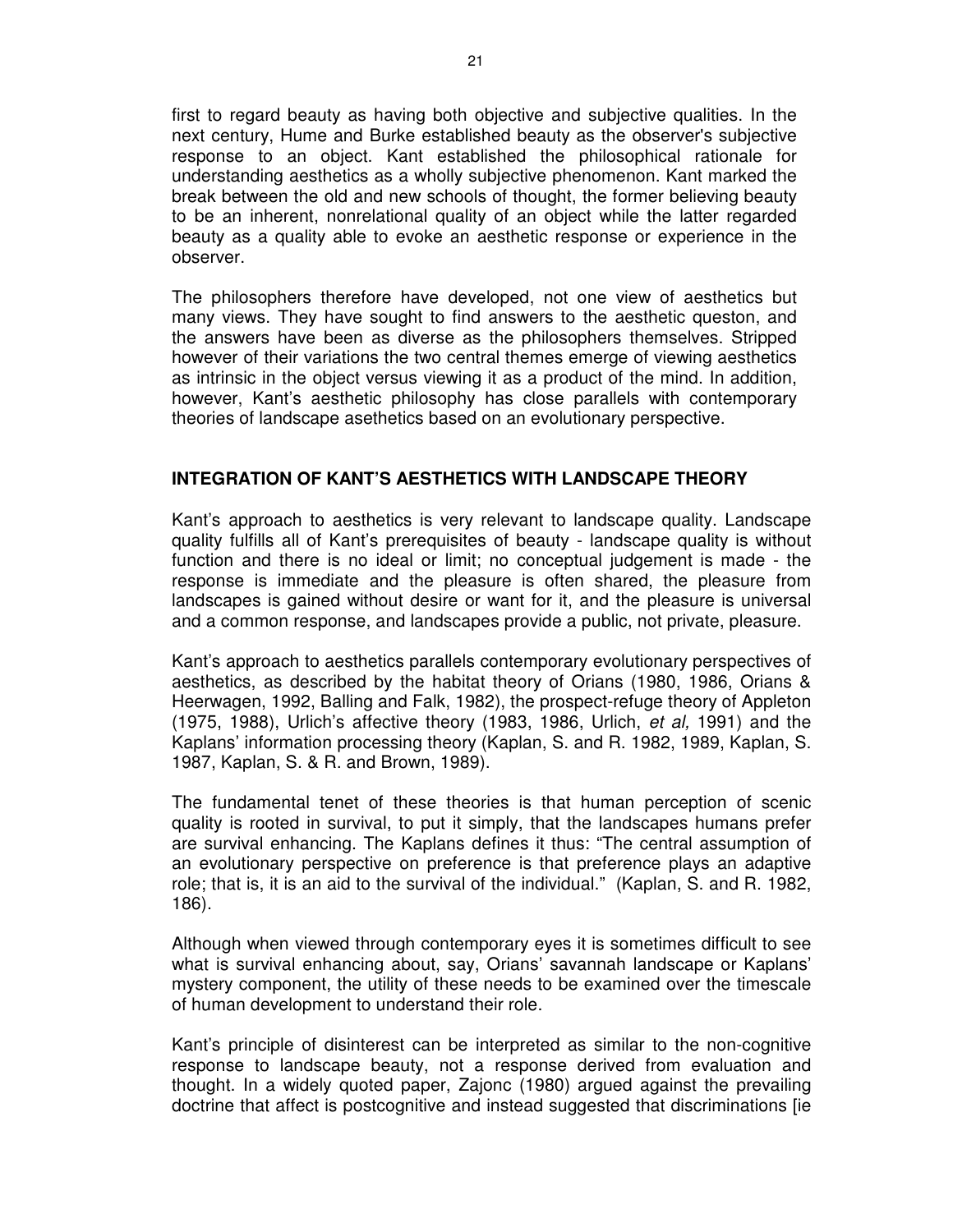like-dislike] can be made in the complete absence of recognition memory. Disinterest can be defined as "unbiased by personal interests" (Shorter Oxford English Dictionary) and the non-cognitive response to aesthetic objects carries no such opportunity for bias - at least in the immediate sense, although in evolutionary terms it can be argued that it is survival enhancing and henced biased.

Kant's second principle, the universality of beauty, can be seen to closely parallel the evolutionary perspective - after all if beauty is indeed survival enhancing, then all surviving humans must respond to it. Nor does it appear to be a learned or acquired skill, rather appreciation of beauty is innate in all humans, although what is appreciated may be influenced by culture.

The rungs in the model (Figure 4) summarise Kant's moments or theses and each of these can be explained through an evolutionary perspective. His recognition that it is the mind's representation of the environment rather than the environment *per se* places him squarely in the province of the psychology of perception. In evolutionary terms, it is the human ability to accurately perceive their surroundings and to understand and to interpret any threats and opportunities, that has been fundamental to human survival.

The immediacy of the aesthetic response is supported by Zajonc's thesis and has been commented on by many writers. Urlich *et al* (1991, 207-8) proposed that "immediate, unconsciously triggered and initiated emotional responses - not 'controlled' cognitive responses - play a central role in the initial level of responding to nature, and have major influences on attention, subsequent conscious processing, physiological responding and behavior." Herzog (1984, 1985) compared the responses of viewers of scenes given 15 seconds, 200 milliseconds (ie 1/5 sec) and 20 milliseconds (ie 1/50 sec). Though not identical, the responses were surprisingly similar supporting Kant's thesis that the pleasure is immediate, although it is unlikely that he envisaged periods as short as 20 milliseconds.

Kant's thesis that pleasure involves no conceptual judgement can be viewed in the light of Zajonc's assertion that "preferences need no inferences", supported by Urlich 1986, Urlich *et al* (1991), and Ruddell *et al* (1989). Kant's thesis that beauty is without functionality, "purposiveness without purpose", reflects the noncognitive perception of aesthetics, the functionality of which is rooted in our evolutionary past. Its function is survival-enhancing but this does not enter our conscious awareness and is only now being illuminated through the theories of the Kaplans, Orians, Appleton and Urlich.

Finally, the lack of determinant rules for beauty can also be seen as survivalenhancing as rules reduce flexibility of response when faced with new circumstances and therefore do not enhance survival.

Thus Kant's philosophy of aesthetics has close parallels with contemporary theories of aesthetics which are based on an evolutionary perspective. On all counts, the principles and theses of his theory are reflected by this perspective. Kant was unwittingly identifying, nearly a century before Darwin, principles which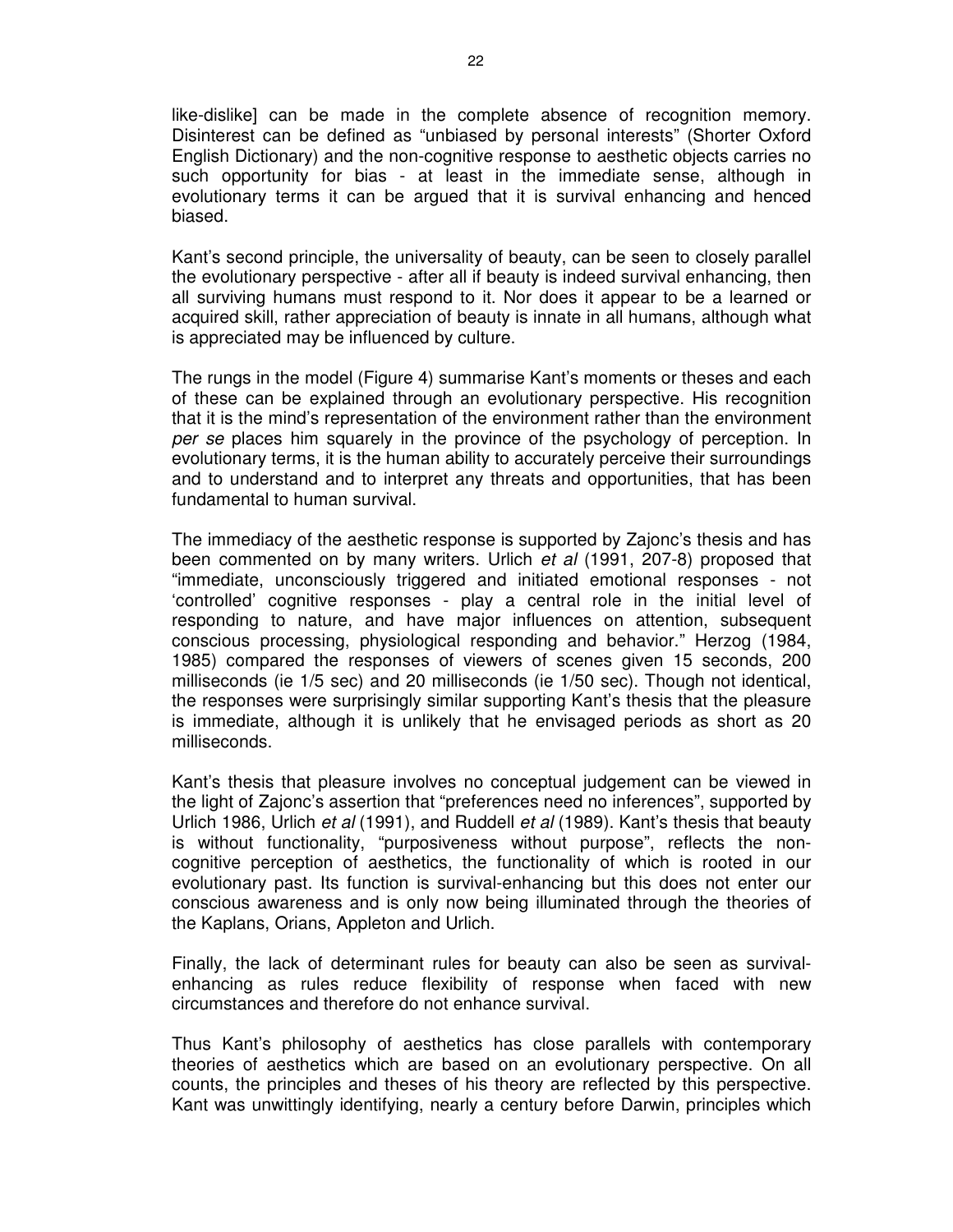can make sense through their survival enhancing qualities. The universality of Kant's aesthetics is reinforced by its parallels with contemporary theories of landscape aesthetics.

It is worth noting *en passant* that the survival enhancing aspects of landscape quality are a perceived quality of the landscape, not an inherent quality of the landscape. It is the interpretation which humans place upon what is viewed in the landscape which ensures their survival, if they perceive wrongly, then their survival may be threatened. Thus these theories require the subjectivist paradigm in which to operate.

# **OBJECTIVIST VS SUBJECTIVIST PARADIGMS**

## **Relevance to Research of Landscape Quality**

Why is it important whether the objectivist or subjectivist paradigm applies to landscape? It is a critical difference - if it is an objective quality then it can be measured and evaluated from surveys of the physical landscape, but if it is subjective, no amount of such surveys will suffice - rather it must be based on an assessment of the community's landscape preferences.

As landscape researchers it is important to understand and appreciate the advantages and disadvantages of the two approaches. The subjectivist approach is replicable, its findings can be taken to reflect the community and hence can be defended politically and its findings applied with confidence. The results are likely to provide a reasonably permanent assessment of the landscape quality. Moreover the results are defensible in a court of appeal if used in cases where landscape quality is an issue. The results have a capability of being used to predict the effect on landscape quality of changes in land use, land form and land cover (eg Daniel and Schroder, 1979; Hull and Buhyoff, 1986).

However the method may be more expensive and it does require more specialist skills to apply - skills covering the selection of participants, photography of scenes, management of sessions to rate photographs, analysis of the content of the photographs, and statistical analysis of the content with preferences. It takes longer and is more difficult than the objectivist approach.

Moreover the psychophysical methods used in the subjectivist approach enable the error in the estimates of the landscape quality measures to be estimated whereas the objectivist approach is scarcely even aware of the concept of measurement error, let alone include the means for its estimation2.

The fundamental failing of the objectivist approach lies, paradoxically in its inherent subjectivity - the assumption it makes that quality is an inherent characteristic of the landscape means that this is assessed using a subjective approach. This means that the results lack replicability, are unlikely to be defensible in a judicial appeal, and will not necessarily reflect the preferences of

 $\overline{a}$ 

<sup>2.</sup> I acknowledge with appreciation the suggestion of this point by an anonymous reviewer.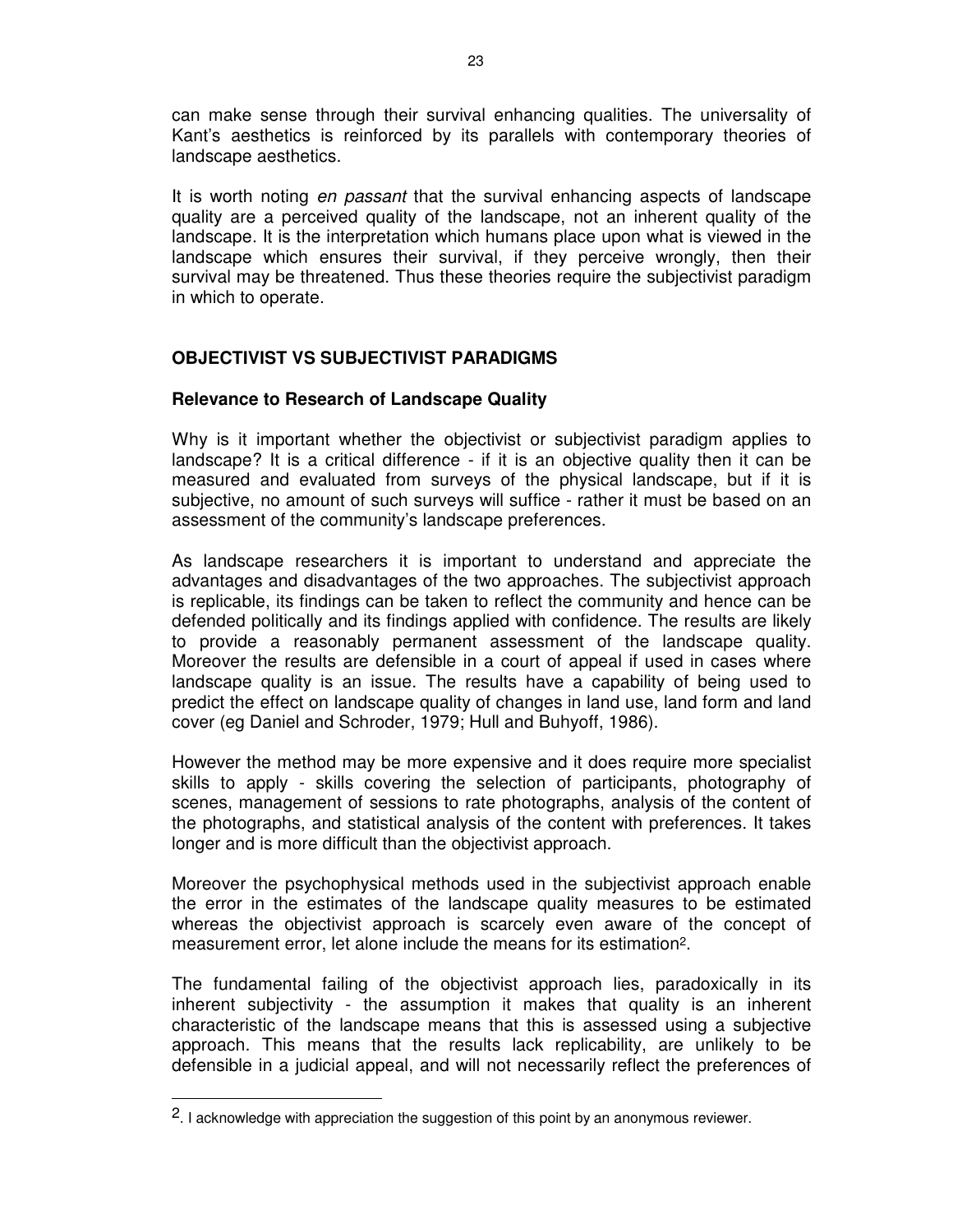the general community. The criteria used are often devised by an individual and applied by that same person and perhaps a few others, scarcely a statistically or scientifically valid method. Typically the credibility of the method relies on the reputed expertise of the individual who carried it out. However the eminence of the author is of no benefit if the method is fundamentally flawed.

The objectivist approach could be made somewhat more rigorous and statistically valid by:

- Ensuring the criteria used to measure landscape quality reflect community preferences as determined through surveys. However the authors of expert methods may regard the inclusion of community views as reducing aesthetic assessments to the lowest common denominator.
- Utilising a larger number (minimum 30) of subjects to carry out the assessment - these should be representative members of the community, not specialists such as landscape architects

However the adoption of these measures will take away the sole advantage of this method over the subjectivist method, namely the ease and low cost it involves. These measures would in fact transform it into the subjectivist method.

## **Combining the Two Paradigms**

The two paradigms can be combined into a model of landscape perception which provides a means for reconciling the two and providing a role for each.

#### **Subjectivist context for viewing landscapes**



**Figure 5 Relationship of the Objectivist and Subjectivist Paradigms** 

Earlier it was noted that although the Romantic poets saw landscape qualities as contained in the landscape (ie objectivist), their writings influenced the wider society to view landscapes through eyes imbued with Romanticism, a subjectivist mindset. Figure 5 illustrates this, the circle representing, in Dearden's (1989) terms, the pyramid of influences - innate (ie evolutionary), culture, familiarity and socio-economic and demographic variables - on the individual. This creates the subjectivist context which determines how they view a landscape. Within this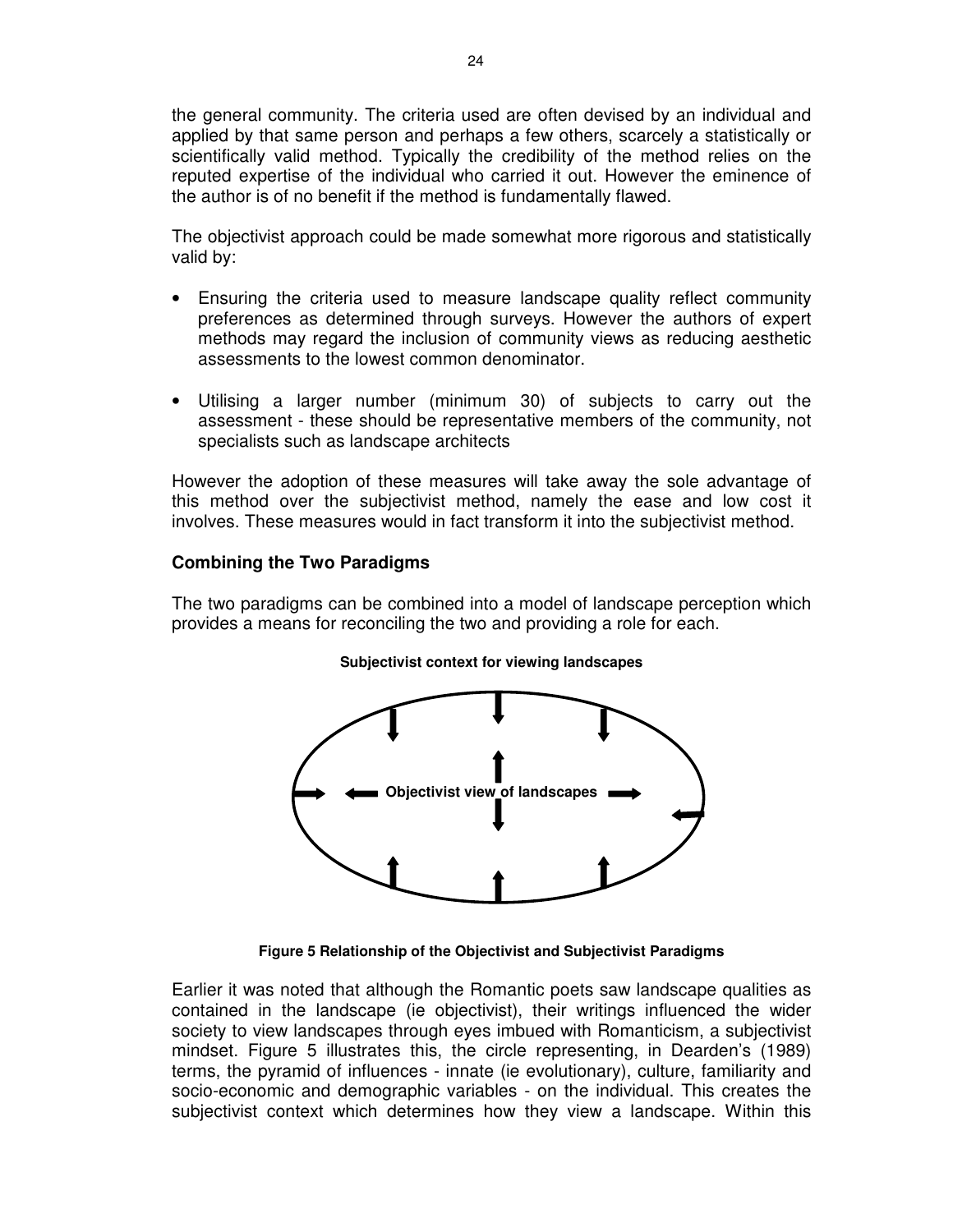context, the individual will almost inevitably view the landscape in objectivist terms, but in actuality, their preferences are determined by their subjectivist context. To the individual, the beauty is perceived to be in the landscape but viewing this generates pleasure in the viewer, a pleasure determined by the above variables.

At the outset of this paper the contrasting surveys of landscape were described, those which surveyed the physical attributes of the landscape in an attempt to define quality, and those which surveyed observer's preferences for the landscape. The assumptions which underlie the surveys of a landscape in fact reflect the prevailing subjectivist paradigm. Thus in Linton's (1968) survey of the Scottish landscape, his high scoring of mountains reflected the subjectivist paradigm which applied. Similarly Fines' (1968) scale of landscape quality placed the mountains at the highest level and flat land towards the bottom of the scale. The point is that although these surveys assume the landscape quality to be intrinsic in the landscape, the assumptions they made in rating this quality derive from the subjectivist view of landscapes.

## **CONCLUSION**

Typologies of landscape studies have identified a variety of ways in which they can be classified (eg Figure 2) and the objectivist and subjectivist paradigms presented in this paper are a further construct which may be used to classify the studies at a fundamental level. Basically these paradigms contrast viewing landscape quality as an inherent physical attribute (objectivist) versus seeing it as the perception of the physical landscape by the human brain (subjectivist).

Both of these paradigms have long histories, having their roots in the contribution of philosophers over many centuries. Until around the 18<sup>th</sup> century, philosophers viewed beauty in objectivist terms. Philosophers lead by Locke, Hume, Burke and particularly Kant then asserted that beauty is a construct of the mind viewing the object, the subjectivist paradigm.

The Cartesian revolution which separated "what is out there" from "what is in here", i.e. nature and mind, undoubtedly had a major influence in this shift. Kant's comprehensive theory of aesthetics has close parallels with and support for the contemporary theories of landscape quality based on Darwin's evolutionary perspective which Kant pre-dated by nearly a century. The influence of the psychological perspective in the latter half of the  $19<sup>th</sup>$  century further consolidated the subjectivist paradigm as the dominant philosophical paradigm of aesthetics today.

What is the future of these paradigms? The future lies in the use of the subjectivist paradigm. Now is the time to abandon the use of the objectivist paradigm. The method lacks scientific rigour, is non-replicable, lacks statistical validity, is largely subjective in its construction and is often based on an assessment by a sole assessor. By contrast, the subjectivist paradigm offers a method which is scientifically and statistically rigorous, is replicable and objective, reflects the preferences of the community and can indicate the degree of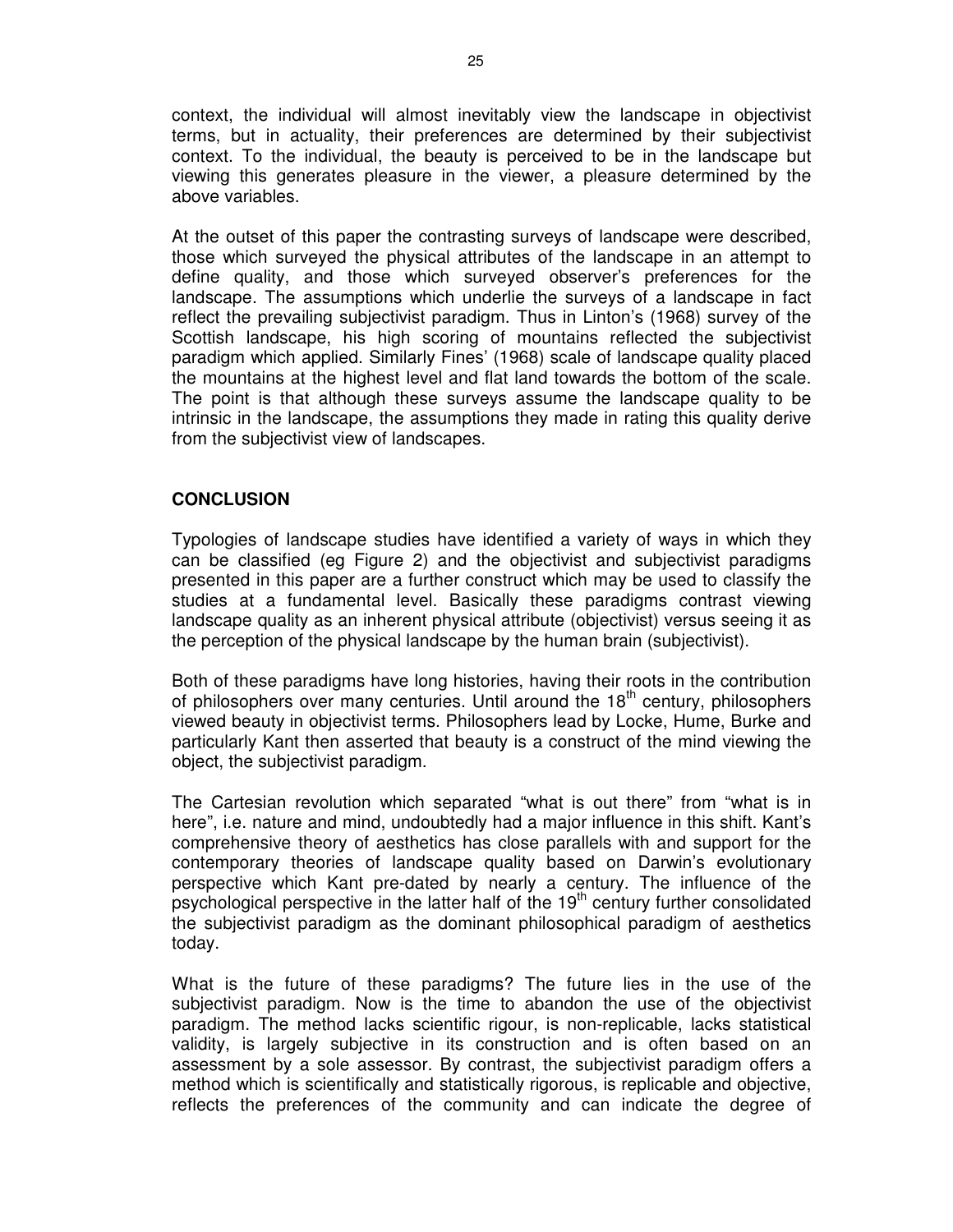accuracy of its results. Moreover this method offers predictive capability and can be used to assess the effect on landscape quality of land management actions such as clearance of trees, routing of major power lines or construction of a water body.

Further development of the subjectivist paradigm and its application to assess the landscape quality of regions and even nations will serve to establish landscape quality as an environmental attribute that can be measured, managed, and predicted.

#### **ACKNOWLEDGEMENTS**

I wish to acknowledge with appreciation my PhD supervisors, Assoc Prof Nick Harvey, Professor Anthony Radford, and Dr John Brebner of the University of Adelaide. I also acknowledge with gratitude my wife, Cynthia, and family. I also thank two anonymous reviewers for their comments on a draft of this paper.

#### **References**

- Abello, R.P. and F.G. Bernaldez, 1986a. Landscape preference and personality. Landscape Urban Plann., 13, 19 - 28.
- Abello, R.P., F.G. Bernaldez and E.F Galiano, 1986b. Consensus and contrast components in landscape preference. Environ. Behav., 18:2, 155 - 178.
- Appleton, J., 1975. The Experience of Landscape. John Wiley, London.
- Appleton, J., 1988. Prospects and refuges revisited, 27 44. In: Nasar, J.L. (Editor)., Environmental Aesthetics: Theory, Research and Applications. Cambridge University Press.
- Balling J.D. and J.H. Falk, 1982. Development of visual preferences for natural environments, Environ Behav, 14:1, 5 - 28.
- Beardsley, M.C., 1966. Aesthetics from Classical Greece to the Present. A Short History. Collier-MacMillan, London.
- Bernaldez, F.G. and F. Parra, 1979. Dimensions of landscape preferences from pairwise comparisons. In: Elsner, G.H. and R.C. Smardon (Editors), Our National Landscape: Conference on Applied Techniques for Analysis and Management of the Visual Resource, Rep. PSW-35, USDA Forest Service, Berkeley, pp. 256 - 262.
- Bernaldez, F.G., D. Gallardo and R.P. Abello, 1987. Children's landscape preferences: from rejection to attraction. J. Environ. Psychol., 7, 169 - 176.
- Biese, A., 1905. The Development of the Feeling for Nature in the Middle Ages and Modern Times. Burt Franklin, New York.
- Brown, T.C. and T.C. Daniel, 1990a. Scaling of Ratings: Concepts and Methods. RM-293. Fort Collins, CO: U.S. Department of Agriculture, Forest Service, Rocky Mountain Forest and Range Experiment Station.
- Brown, T.C. ,T.C. Daniel, H.W. Schroeder, G.E. Brink, 1990b. Analysis of ratings: a guide to RMRATE. Gen. Tech. Rep. RM-195, Fort Collins, CO: U.S. Department of Agriculture, Forest Service, Rocky Mountain Forest and Range Experiment Station.
- Brush, R.O., 1976. Perceived Quality of Scenic and Recreational Environments Some Methodological Issues. In: Craik K.H. and E.H. Zube, Perceiving Env Quality Research & Applications, Plenum Press.
- Buhyoff, G.J. and W.A. Leuschner, 1978a. Estimating psychological disutility from damaged forest stands. For. Sci.. 24:1, 424 - 432.
- Buhyoff, G.J., J.D Wellman, H. Harvey and R.A. Fraser, 1978b. Landscape Architects' interpretations of landscape preferences. J. Environ. Manage., 6, 255 -262.
- Buhyoff, G.J. and M.F. Riesenman, 1979a. Manipulation of dimensionality in landscape preference judgements: a quantitative validation. Leisure Sci., 2:3/4, 221 - 238.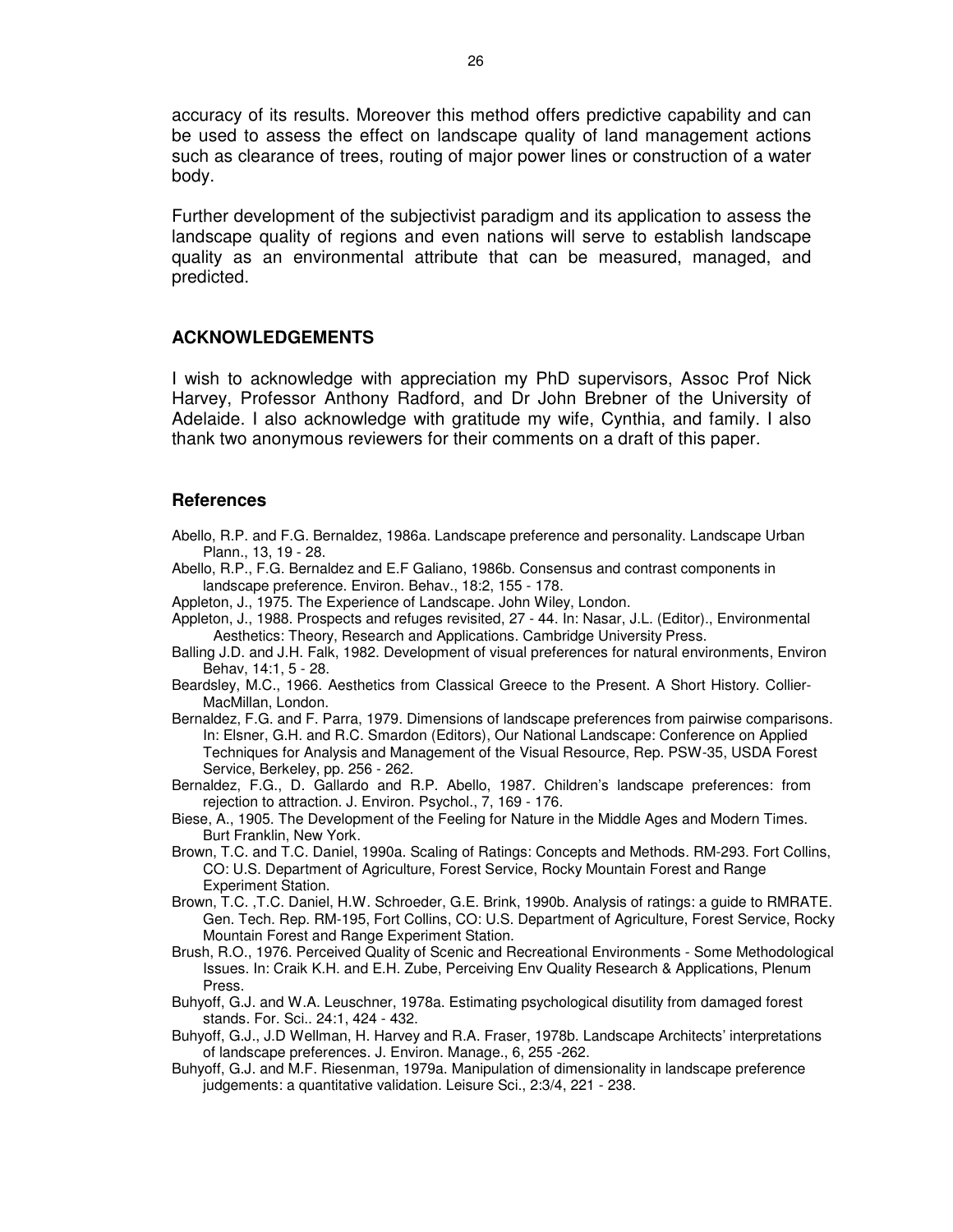- Buhyoff, G.J., W.A. Leuschner and J.D Wellman, 1979b. Aesthetic impacts of Southern Pine Beetle damage. J. Environ. Manage., 8, 261 - 267.
- Buhyoff, G.J. and J.D Wellman, 1980a. The specification of a non-linear psychophysical function for visual landscape dimensions. J. Leisure Res., 12:3, 257 - 272.
- Buhyoff, G.J., W.A. Leuschner and L.K. Arndt, 1980b. Replication of a scenic preference function. For. Sci., 26:2, 227 - 230.
- Buhyoff, G.J., L.K. Arndt and D.B. Propst, 1981. Interval scaling of landscape preference by direct and indirect-measurement methods. Landscape Plann., 8, 257 - 267.
- Buhyoff, G.J., J.D Wellman, N.E. Koch, L. J. Gauthier and S. Hultman, 1983. Landscape preference metrics: an international comparison. J. Environ. Manage., 16, 181 - 190.
- Buhyoff, G.J., L. J. Gauthier and J.D Wellman, 1984. Predicting scenic quality for urban forests using vegetation measurements. For. Sci., 30:1, 71 - 82.
- Buhyoff, G.J., R.B. Hull, J.N. Lien and H.K. Cordell, 1986. Prediction of scenic quality for southern pine stands. For. Sci., 32:3, 769 - 778.
- Bureau of Land Management, 1980. Visual Resource Management Program and Visual Simulation Techniques. Dept Interior, Washington DC, US Govt Printing Office.
- Clark, K., 1969. Civilisation, A Personal View. BBC/John Murray, London.
- Daniel, T.C., L. Wheeler, R.S. Boster and P.R. Best, 1973. Quantitative evaluation of landscapes: an application of signal detection analysis to forest management alternatives. Man-Environment Systems, 3:5, 330 - 344.
- Daniel, T.C. and R.S. Boster, 1976. Measuring Landscape Esthetics: The Scenic Beauty Estimation Method. USDA Forest Service Research Paper RM-167.
- Daniel, T.C., L.M. Anderson, H.W. Schroeder and L. Wheeler III, 1978. Mapping the scenic beauty of forest landscapes. Leisure Sci., 1:1, 35 - 52.
- Daniel, T.C. and H. Schroeder, 1979. Scenic beauty estimation model: predicting perceived beauty of forest landscapes. In: Elsner, G.H. and R.C. Smardon (Editors), Our National Landscape Conference on Applied Techniques for Analysis and Management of the Visual Resource. Rep. PSW-35, USDA Forest Service, Berkeley, pp 514 - 523.
- Daniel and Vining, 1983. Methodological issues in the assessment of landscape quality. In: I. Altman, and J.F. Wohlwill, (Editors), Behavior and the Natural Environment, Plenum Press, New York, pp 39 - 84.
- Dearden, P., 1977. Landscape Aesthetics: An Annotated Bibliography*.* Council of Plg Librarians Exchange Bibliography 1220.
- Dearden, P., 1980. Landscape assessment: the last decade, Can. Geog., 24:3, 316 325.
- Dearden, P., 1989. Societal landscape preferences: a pyramid of influences, 41 63, In: Dearden, P. & B. Sadler (Editors). Landscape Evaluation: Approaches and Applications. Univ. Victoria, BC.
- Dewey, J. 1934. Art as Experience. George Allen and Unwin, London.
- Edwards P. (Editor). 1967. The Encyclopedia of Philosophy. MacMillan and The Free Press, New York.
	- Acton, H.B., Georg Hegel
	- Bernstein, R.J., John Dewey
	- Brinton, C., Romanticism
	- Korner, S., Ernst Cassirer
	- Olafson, F.S., George Santayana
- Fines, K.D., 1968. Landscape evaluation: a research project in East Sussex, Reg. Studies, 2, 41 55.
- Glacken, C. J., 1967. Traces on the Rhodian Shore: Nature and Culture in Western Thought from Ancient Times to the End of the Eighteenth Century. University of California Press, Berkeley.
- Goldman, L. 1967. Immanuel Kant. Gallimand.
- Guyer, P. 1979. Kant and the Claims of Taste. Harvard University Press.
- Hamlyn, D.W. 1987. A History of Western Philosophy. Viking Penquin.
- Herzog, T.R., 1984. A cognitive analysis of preference for field-and-forest environments. Landscape Res., 9, 10 - 16.
- Herzog, T.R., 1985. A cognitive analysis of preference for waterscapes. Jnl. Environmental Psychology, 5, 225 - 241.
- Herzog, T.R., 1987. A cognitive analysis of preference for natural environments: mountains, canyons, and deserts. Landscape J., 6:2, 140 - 152.
- Herzog, T.R. and G.A. Smith, 1988. Danger, mystery and environmental preference. Environ. Behav., 20:3, 320 - 344.
- Herzog, T.R. and P.J. Bosley, 1992. Tranquillity and preference as affective qualities of natural environments. Jnl. Environmental Psychology, 12, 115 -127.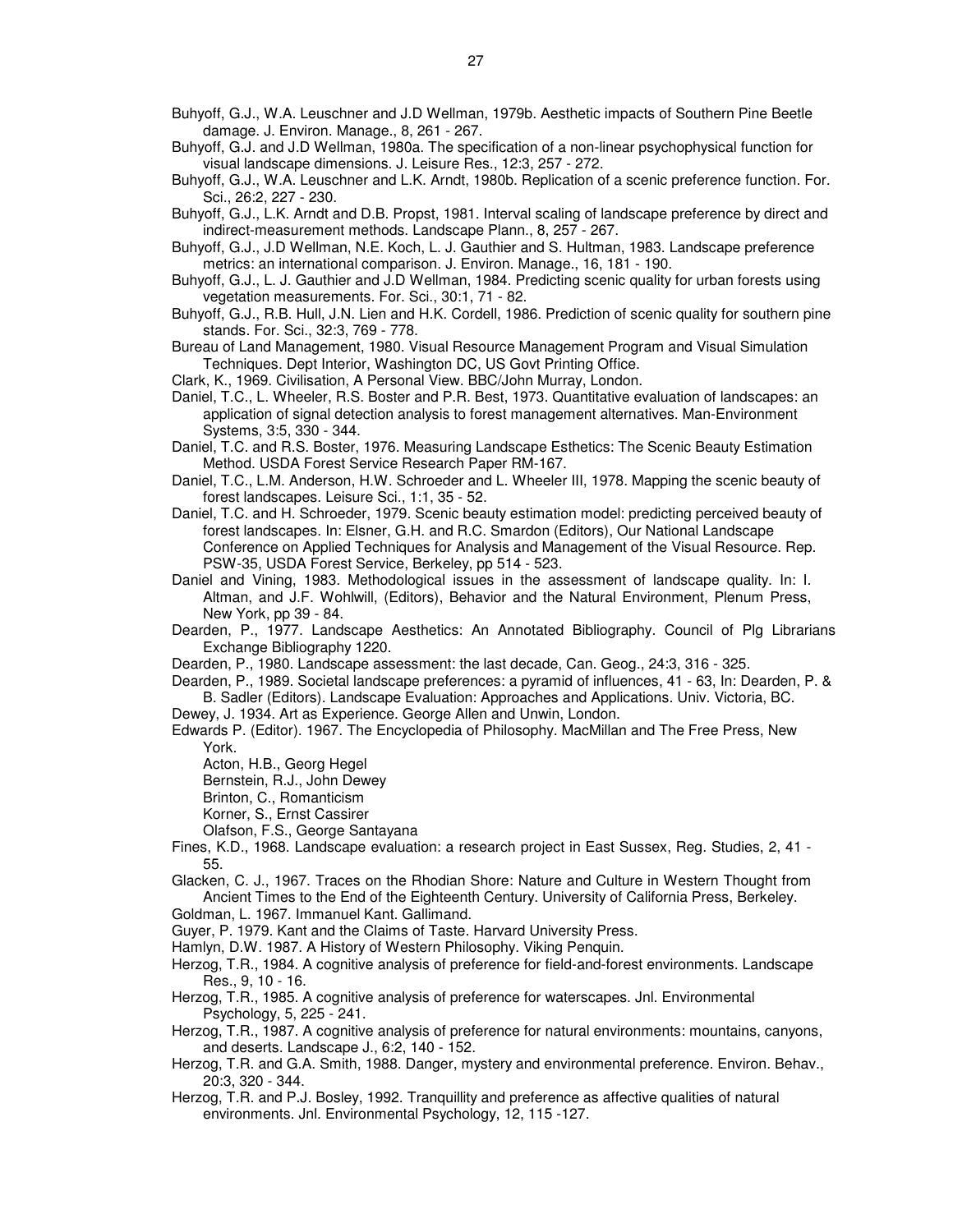- Hofstadter, A. and R. Kuhns, (Editors). 1976. Philosophies of Art and Beauty, Selected Readings in Aesthetics from Plato to Heidegger. University of Chicago Press.
- Hull, R.B. and G. J. Buhyoff, 1983, Distance and scenic beauty, a nonmonotonic relationship. Environ. Behav., 15:1, 77 - 91.
- Hull, R.B. and G. J. Buhyoff, 1984a. Individual and group reliability of landscape assessments. Land. Plann., 11, 67 - 71.
- Hull, R.B., G. J. Buhyoff and T.C. Daniel, 1984b. Measurement of scenic beauty: the Law of Comparative Judgement and Scenic Beauty Estimation procedures. For. Sci., 30:4, 1084 - 1096.
- Hull, R.B. and G. J. Buhyoff, 1986a. The Scenic Beauty Temporal Distribution Method: an attempt to make scenic beauty assessments compatible with forest planning efforts. For. Sci., 32:2, 271 - 286.
- Hull, R.B., 1986b. Sensitivity of scenic beauty assessments. Land. and Urban Plann., 13, 319 321.
- Hull, R.B., 1987a. Interpreting scenic beauty estimates. Landscape Jnl, 4 27.
- Hull, R.B. , G.J. Buhyoff and H.K. Cordell, 1987b. Psychophysical models: an example with scenic beauty perceptions of roadside pine forests. Landscape J., 6:2, 113 - 121.
- Hull, R.B. and M.M. McCarthy, 1988. Change in the landscape. Land. and Urban Plann., 15, 265 278.
- Hull, R.B. and G.R. Revell, 1989, Cross-cultural comparison of landscape scenic beauty evaluations: a case study in Bali. Jnl of Environmental Psychology, 9, 177 - 191.
- Hull, R.B. and W.P. Stewart, 1992a. Validity of photo-based scenic beauty judgements. Jnl of Environmental Psychology, 12, 101 - 114.
- Hull, R.B., W.P. Stewart and Y.K.Yi, 1992b. Experience patterns: capturing the dynamic nature of a recreation experience. J. Leisure Res., 24:3, 240 - 252.
- Hull, R.B. and W.P. Stewart, 1995. The landscape encountered and experienced while hiking. Environ. Behav., 27:3, 404 - 426.
- Iverson, W.D., 1975. Assessing landscape resources: a proposed model. In: Zube, E.H., R. O. Brush, and J.G. Fabos (Editors), Landscape Assessment: Values, Perceptions and Resources. Dowden, Hutchinson and Ross, Inc, Stroudsburg, Penn. pp 274 - 288.
- Kaplan, R., Kaplan S. and J.S. Wendt, 1972. Rated preference and complexity for natural and urban material. Percept Psychophys., 12:4, 354 - 356.
- Kaplan, R., 1977. Preference and everyday nature: method and application. In: Stokols, D. (Editor), Perspectives on Environ. Behav. Theory, Research and Applications, Plenum Press, New York, pp 235 - 250.
- Kaplan, R. and S., 1982. Cognition and Environment: functioning in an uncertain world. New York: Praeger.
- Kaplan, S. 1987. Aesthetics, affect and cognition: environment preference from an evolutionary perspective. Environ. Behav., 19:1, 3-32.
- Kaplan, R. and E.J. Herbert, 1987. Cultural and sub-cultural comparisons in preferences for natural settings, Land. and Urban Plann., 14, 281 - 293.
- Kaplan, R. and J.F. Talbot, 1988. Ethnicity and preference for natural settings: a review and recent findings. Land. and Urban Plann., 15, 107 - 117.
- Kaplan, R., Kaplan S. and T. Brown., 1989a. Environment preference: a comparison of four domains of predictors. Environ. Behav., 21:5, 509 - 530.
- Kaplan, R. and S. 1989b, The Experience of Nature: A psychological perspective, Cambridge, Cambridge University Press.
- Kates, R., 1966 The pursuit of beauty in the environment, Landscape, 16:2, 21 25.
- Langer, S.K., 1953. Feeling and Form, a theory of art developed from *Philosophy in a New Key*. Routledge and Kegan Paul Ltd, London.
- Leopold, L.B., 1969. Landscape esthetics: How to quantify the scenics of a river valley, Natural History. 36 - 45, 454 - 467.
- Linton, D.L., 1968, The assessment of scenery as a natural resource. Scottish Geographical Magazine, 84:3, 219 - 238.
- Litton, R. B. Jr, 1968. Forest Landscape Description and Inventories. Berkeley, USDA, Forest Service, Pacific South West Forest and Range Experimental Station Research Paper PSW-49.
- Litton, R. B. Jr, 1972, Aesthetic dimensions of the landscape, In J.V. Krutilla (Editor), Natural Environments, Studies in Theoretical and Applied Analysis. Resources for the Future, John Hopkins Press, pp 262 - 291.
- Litton, R.B., Jr., 1982. Visual assessment of natural landscapes. In B. Sadler and A. Carlson, Environmental Aesthetics: Essays in Interpretation. Western Geographical Series, Vol 20, University of Victoria, Victoria, BC. pp. 95 - 115.
- Martin, J. 1993. Assessing the landscape. Land. Des., 222, 21 23.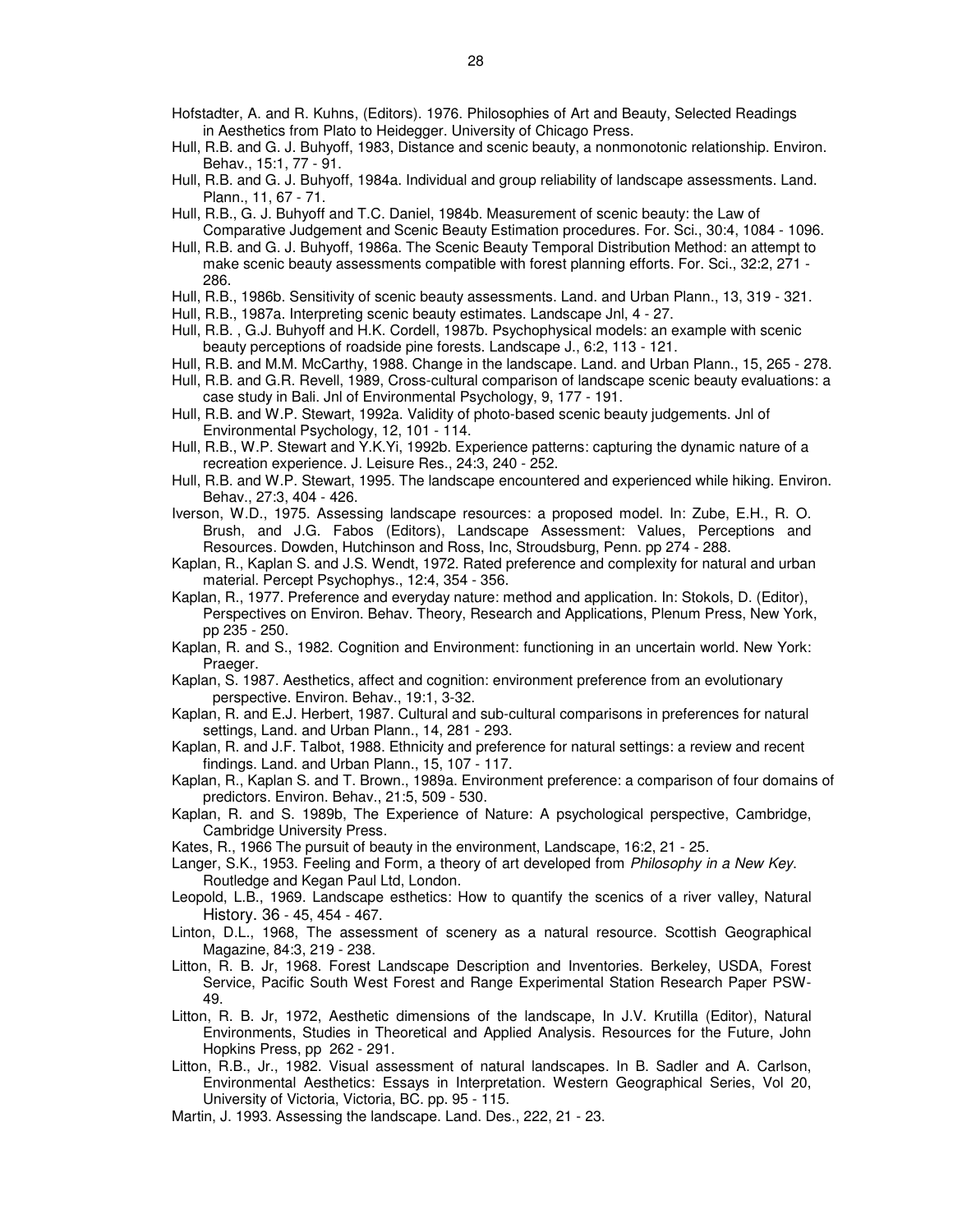McCloskey, 1987. Kant's Aesthetic. MacMillan Press.

- Meredith, J.C., 1952. Immanuel Kant: The Critique of Judgement. Translation, Oxford, The Clarendon Press.
- Monk, S.H., 1935. The Sublime: A Study of Critical Theories in XVIII-Century England. University of Michigan Press (Ann Arbor Paperback, 1960).
- Nicholls D.C. and A. Sclater, 1993. Cutting quality down to scale. Land. Des., 222, 39 41.
- Nicolson, M. J., 1959. Mountain Gloom and Mountain Glory: the Development of the Aesthetics of the Infinite. Cornell University Press, Ithaca, New York.
- Orians, G.H., 1980. Habitat selection: general theory and applications to human behavior, In: J.S. Lockard, The Evolution of Human Social Behavior, Elsevier, New York. pp 49 - 66.
- Orians, G.H., 1986, An ecological and evolutionary approach to landscape aesthetics, In: Penning-Rowsell and D. Lowenthal, Landscape Meanings and Values, Allen & Unwin, London.
- Orians, G.H. and J. H. Heerwagen, 1992. Evolved responses to landscapes, In: J.H. Barlow, L. Cosmides and J. Tooby, (Editors), The Adapted Mind, Evolutionary Psychology and the Generation of Culture, OUP, pp 555 - 579.
- Penning-Rowsell, E.C., 1973. Alternative approaches to landscape appraisal and evaluation. Planning Research Group, Middlesex Polytechnic, Report 11.
- Penning-Rowsell, E.C., 1981 Fluctuating fortunes in gauging landscape value, Prog. Human Geog., 5:1, 25 - 41.
- Porteous, J.D., 1982. Approaches to Environmental Aesthetics, Jnl Environ. Psychol., 2, 53 66.
- Punter, J.V., 1982. Landscape aesthetics: a synthesis and critique, In: Gold, J.R. & J. Burgess [Editors], Valued Environments. George Allen & Unwin, London.
- Purcell, A.T. and R.J. Lamb, 1984. Landscape perception: an examination and empirical investigation of two central issues in the area. J. Environ. Manage., 19, 31 - 63.
- Purcell, A.T., 1987. Landscape perception, preference, and schema discrepancy. Environment and Planning B: Plann. Des., 14, 67 - 92.
- Purcell, A.T., 1992. Abstract and specific physical attributes and the experience of landscape. J. Environ. Manage., 34, 159 - 177.
- Purcell, A.T., R.J. Lamb, E.M. Peron and S. Falchero, 1994. Preference or preferences for landscape? J. Environ. Psychol., 14, 195 - 209.
- Purcell, A.T. and R.J. Lamb, 1998. Preferences and naturalness: ecological approach. Land. and Urban Plan., 42:1, 57 - 66.
- Ramos, A.F., Ramos, P. Cifuentes, M. Fernandez-Cañadas, 1976. Visual landscape evaluation, a grid technique. Land. Plann., 3, 67 - 88.
- Ruddell, E.J., J.H. Gramann, V.A. Rudis and J.M. Westphal, 1989. The psychological utility of visual penetration in near-view forest scenic-beauty models. Environ. Behav. 21:4, 393 - 412.
- Russell, B. 1961. History of Western Philosophy. George Allen and Unwin.
- Saw, R. and H. Osborne, 1960. Aesthetics as a branch of philosophy. Brit. J. Aesthetics, 1, 8 20
- Schroeder, H.W. and T.C. Daniel, 1980. Predicting the scenic quality of forest road corridors. Environ. Behav., 12:3, 349 - 366.
- Schroeder, H.W. and T.C. Daniel, 1981. Progress in predicting the perceived scenic beauty of forest landscapes. For. Sci., 27:1, 71 - 80.
- Schroeder, H.W. and T.C. Brown, 1983. Alternative functional forms for an inventory-based landscape perception model. J. Leisure Res., 15:2, 156 - 163.
- Schroeder, H.W., 1984. Environmental perception rating scales a case for simple methods of analysis. Environ. Behav., 16:5, 573 - 598.
- Schroeder, H.W., 1991. Preference and meaning of arboretum landscapes: combining quantitative and qualitative data. J. Environ. Psychol., 11, 231 - 248.
- Secretan, D., 1973. Classicism. Methuen and Co Ltd, London.
- Shafer, E.L., J.F. Hamilton and E.A. Schmidt, 1969a. Natural landscape preference: a predictive model. J. Leisure Res., 1:1, 1 - 19.
- Shafer, E.L. and J. Mietz, 1969b. Aesthetic and emotional experiences rate high with northeast wilderness hikers. Environ. Behav., 1:2, 187 - 197.
- Shafer, E.L. and M. Tooby, 1973. Landscape preferences: an international replication. J. Leisure Res., 5, 60 - 65.
- Shafer, E.L. and R.O. Brush, 1977. How to measure preferences for photographs of natural landscapes. Land. Plann., 4, 237 - 256.
- Stolnitz, J. 1961. "Beauty": Some stages in the history of an idea. J.History Ideas, 22:2, 185 204.
- Strumse, E., 1994a. Perceptual dimensions in the visual preferences for agrarian landscapes in western Norway. J. Environ. Psychol., 14, 281 - 292.